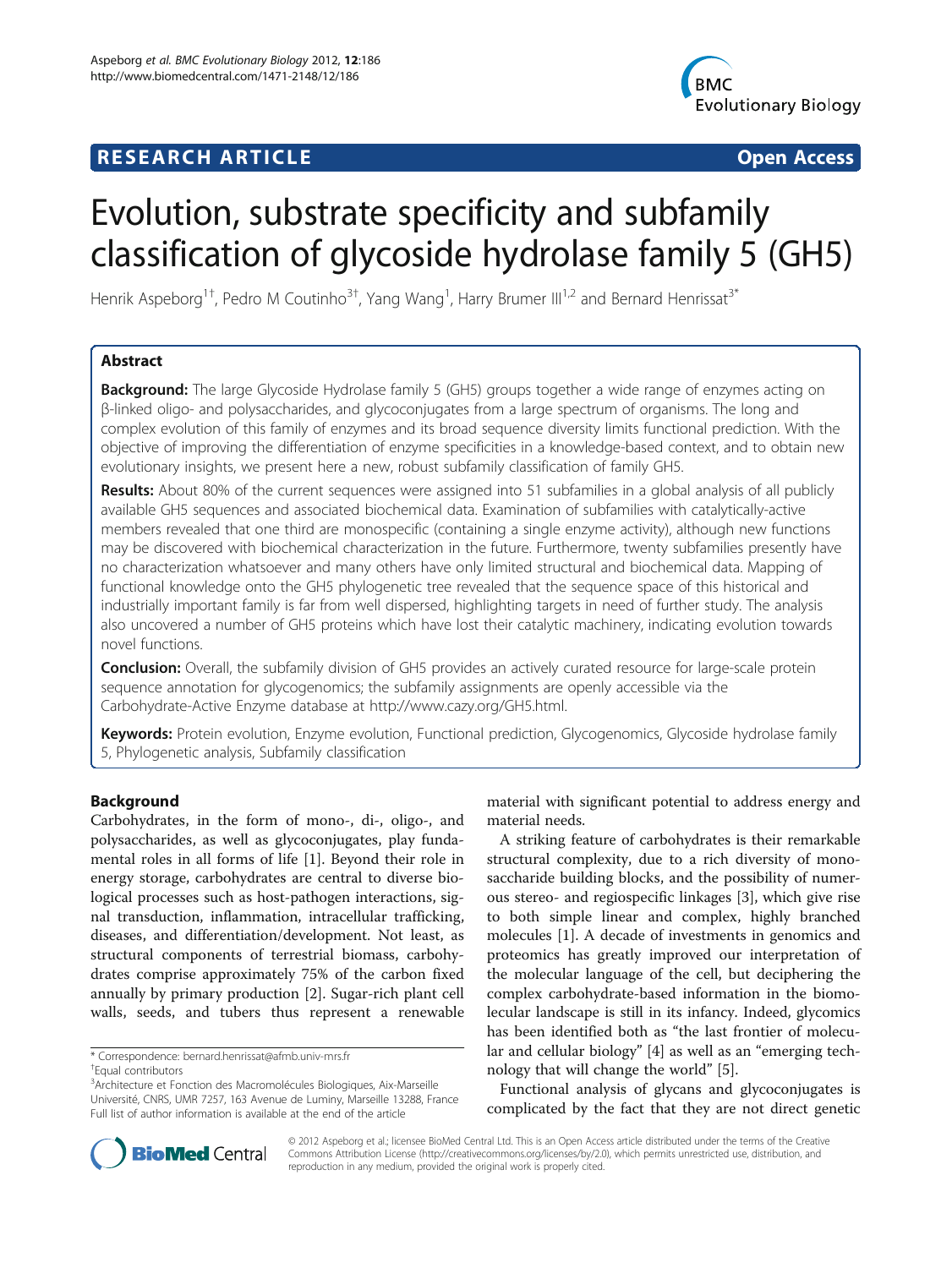products, but are instead synthesized, recognized, modified, and degraded by a plethora of carbohydrate-active enzymes (CAZymes) and binding proteins. In the synthetic direction, phosphosugar-dependent glycosyltransferases (GTs) catalyze the formation of glycosidic linkages, whereas their breakdown is mediated by glycoside hydrolases (GHs) and polysaccharide lyases (PLs), with the assistance of carbohydrate esterases (CEs). The structural diversity of carbohydrates is reflected in an abundance of CAZyme-encoding genes, which comprise 1-3% of the genome of most organisms [[6\]](#page-13-0). Expanding and harnessing knowledge of the complexity of the "CAZome" is thus essential to understanding the complexity of the glycome.

The protein sequence-based classification of CAZymes was initiated in 1991 as a complement to the longstanding Enzyme Commission (EC) number system [\[7](#page-13-0)], which is based solely on enzyme activities [[8\]](#page-13-0). Given the prevalence of convergent evolution of enzymes that cleave glycosidic bonds, as well as the demonstrable catalytic promiscuity of individual enzymes, sequencebased classification has proven to be a robust way to unify information on enzyme structure, specificity, and mechanism, which provides enormous predictive power [[9\]](#page-13-0). Initially motivated by a need to delineate cellulases (EC 3.2.1.4) into distinct structural families [\[10](#page-14-0)], the first incarnation of the GH family classification, as such, comprised 35 GH families [[8](#page-13-0)]. The number of families increased steadily with the growing interest in Glycobiology so that, as of August 2012, 130 sequence-based families of GHs have been defined in the continuously updated CAZy database [[11\]](#page-14-0).

Presently, one of the largest GH families is GH5, historically known as "cellulase family A" as it was the first cellulase family described [[10\]](#page-14-0). GH5 exemplifies a family with a large variety of specificities: it currently contains close to 20 experimentally determined enzyme activities denoted with an EC number. The abundance of GH5 enzymes in different ecological niches has been highlighted by their frequent identification in metagenomes of diverse microbial communities [\[12-14](#page-14-0)], as well as the genomes of individual organisms [\[11\]](#page-14-0). As with other CAZyme families [\[15](#page-14-0)], GH5 members are commonly found to be encoded as parts of multi-modular polypeptide chains containing other catalytic, substrate-binding, and functionally unidentified or yet to be described modules.

Within the large GH5 family, a discernible diversity of sequences was observed soon after its creation. The first five subfamilies of GH5 (A1-A5) were identified as early as 1990 [[16\]](#page-14-0). Subfamily A6 was introduced in 1997 [[17](#page-14-0)] and the following year eukaryotic and prokaryotic βmannanases were assigned to A7 and A8, respectively [[18\]](#page-14-0). Subsequently, subfamily A9 was introduced in a study, which notably also suggested the merger of A5 and A6 [[19\]](#page-14-0). Finally, A10 was the most recently defined GH5 subfamily [\[20\]](#page-14-0), while new subfamilies that presently lack a unique identifier have also been suggested [[21,22\]](#page-14-0). Family GH5 belongs to clan GH-A, which presently groups 19 GH families to form the largest set of evolutionarily related GH families described in CAZy thus far (a *clan* is a group of *families* that arise from a common but very distant ancestor; despite weak sequence similarity, clan members share conserved protein fold and catalytic machinery).

Families such as GH5 were originally defined with a very small number of sequences. With the accumulation of an increasing body of sequence data, the relationship between the original families has sometimes changed enough to merit reexamination of family membership. Very recently, detailed three-dimensional structural analysis led to the reclassification of several GH5 sequences into family GH30 based on the organization of secondary structural elements around the conserved  $(\beta/\alpha)_{8}$  fold of the catalytic module [[23\]](#page-14-0).

Given the continuing expansion in sequence numbers and the partial GH5/GH30 reclassification, it is clear that a global re-analysis of the subfamily division of GH5 is now needed. The rapid accumulation of genomic data in the past decade revealed a complex and varied sequence space, with the consequence that a substantial portion of GH5 family members are currently not assigned to any subfamily. This situation will only become worse as the rate of (meta)genomic sequencing continues to increase with phenomenal rapidity. Further, this flood of data will cause an increasing reliance on computer-based annotation, which necessarily requires a robust framework to produce meaningful functional predictions. The division of CAZyme families into subfamilies based on phylogenetic analysis has been applied as a successful approach to meet this challenge: Subfamily classification of GH13, GH30 and all of the PL families has demonstrated that the majority of the defined subfamilies were monospecific, thus indicating a significantly better correlation of substrate specificity between sequences at the subfamily level than the family level [[23-25](#page-14-0)]. Significantly, the division into subfamilies allows the identification of currently uncharacterized subfamilies that can subsequently be analyzed biochemically and structurally to potentially unveil new activities.

Hence, we present here an improved, robust subfamily classification for GH5 by employing a large-scale analysis of all publicly available sequences. Our intention is that the introduction of this additional hierarchical level across this important GH family will serve to guide enzyme discovery, structure-function analysis, and biocatalyst improvement in post-genomic efforts. Not least, many enzyme activities relevant to biomass analysis and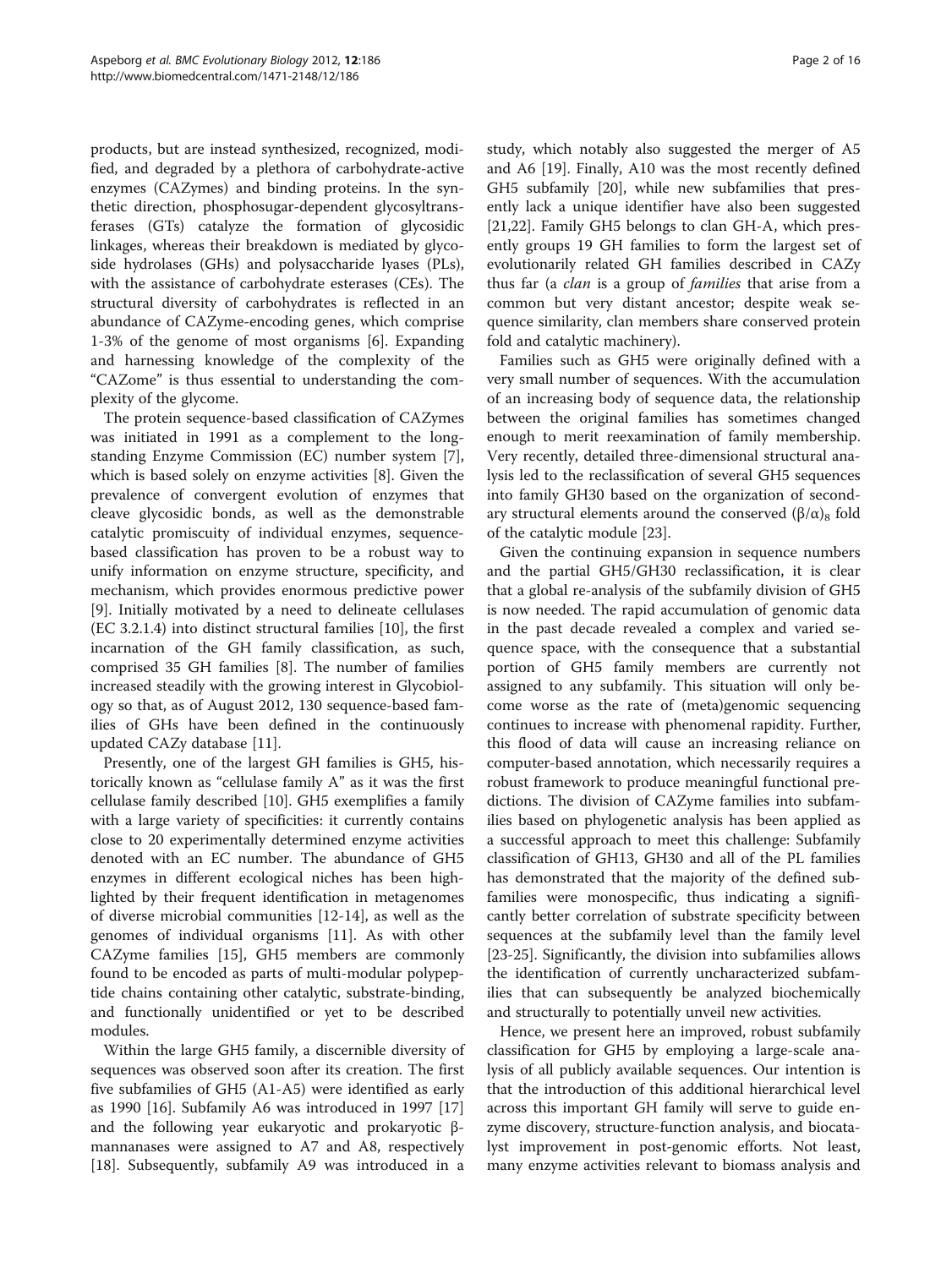<span id="page-2-0"></span>conversion are found in GH5 (e.g., cellulases, mannanases, xylanases, galactanases, and xyloglucanases), as are enzymes with biomedical applications [[26](#page-14-0)]. Significantly, the present analysis unveiled a large number of sparsely or incompletely characterized subfamilies that may still hide a number of unsuspected activities and singular structural features.

#### Results and discussion

Our bioinformatics approach allowed the division of close to 2300 GH5 catalytic modules into 51 distinct subfamilies, as shown in the global phylogenetic tree (Figure 1 and Additional file [1](#page-13-0): Figure S1); subfamily information is summarized in Table [1](#page-3-0). Subfamily naming follows the procedure devised for GH13, where the family number is followed by an Arabic numeral that reflects the order of creation [[24\]](#page-14-0): GH5\_1 to GH5\_53. This series is essentially continuous, with a few exceptions due to historical reasons: All of the previously described subfamilies (A1-A10) have been re-identified in the current investigation except for A3 and A4, which are merged into a single subfamily GH5\_4 and A5 and A6 which are unified in subfamily GH5\_5 (Figure 1). To maintain consistency with earlier literature, the reidentified historical subfamilies have retained the original Arabic numeral. For example, the subfamily formerly known as A2 is hereby designated GH5\_2. The absence of subfamilies GH5\_3 and GH5\_6 reflects the two fusion events involving the historical subfamilies described above [\[19\]](#page-14-0).

In addition to the new and historical designations, the taxonomical range of the included sequences, experimentally determined enzyme activities and representative 3-D structures are presented in Table [1](#page-3-0) for each subfamily. Notably, all of the 33 enzymes with a solved 3-D structure have been assigned to a subfamily, resulting in thirteen individual subfamilies out of 51 with at least one structural representative. Genes that encode GH5 enzymes are present in most organisms ranging from Archaea and Eubacteria to Eukaryotes, e.g. fungi

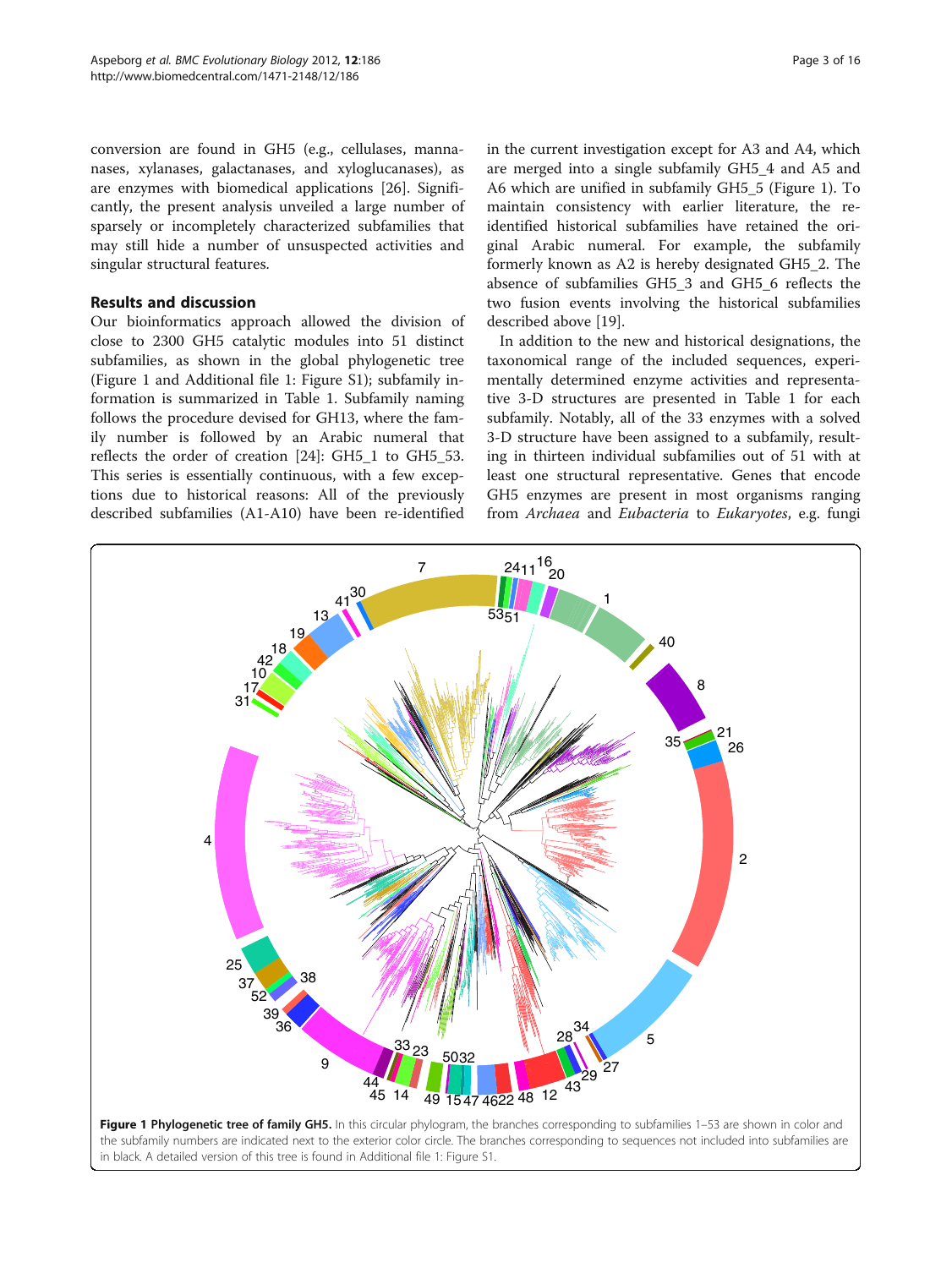| New GH5<br>subfamily | Historical<br>subfamily     | Number of<br>sequences | <b>Present taxonomical</b><br>distribution | EC<br>number  | <b>Representative PDB</b><br>structure |
|----------------------|-----------------------------|------------------------|--------------------------------------------|---------------|----------------------------------------|
| $GH5_1$              | $A1^b$                      | 133                    | Archaea Bacteria Eukaryota                 | 3.2.1.4       | 2ZUN                                   |
|                      |                             |                        |                                            | 3.2.1.73      |                                        |
|                      |                             |                        |                                            | 3.2.1.91      |                                        |
| $GH5_2$              | $A2^b$                      | 245                    | Bacteria Eukaryota                         | 3.2.1.4       | 2A3H                                   |
|                      |                             |                        |                                            | 3.2.1.132     |                                        |
| $GH5_4$              | $A3 + A4^{b}$               | 160                    | Bacteria Eukaryota                         | 3.2.1.4       | 2JEQ                                   |
|                      |                             |                        |                                            | 3.2.1.151     |                                        |
|                      |                             |                        |                                            | 3.2.1.73      |                                        |
|                      |                             |                        |                                            | 3.2.1.8       |                                        |
| $GH5_5$              | $A5 + A6^{b,c,e}$           | 123                    | Bacteria Eukaryota                         | 3.2.1.4       | IGZJ                                   |
| $GH5_7$              | $\mathsf{A7}^{\rm d}$       | 133                    | Archaea Bacteria Eukaryota                 | 3.2.1.25      | IRH9                                   |
|                      |                             |                        |                                            | 3.2.1.78      |                                        |
|                      |                             |                        |                                            | $2.4.1 -$     |                                        |
| $GH5_8$              | A8 <sup>d</sup>             | $71\,$                 | Bacteria Eukaryota                         | 3.2.1.78      | 2WHL                                   |
| $GH5_9$              | A9 <sup>e</sup>             | 107                    | Eukaryota                                  | 3.2.1.58      | 3N9K                                   |
|                      |                             |                        |                                            | 3.2.1.75      |                                        |
|                      |                             |                        |                                            | 3.2.1.21      |                                        |
| GH5_10               | $\mathsf{A10}^\mathsf{e,f}$ | 19                     | Bacteria Eukaryota (Metazoa)               | 3.2.1.78      | 2C0H                                   |
| GH5_11               |                             | 19                     | Eukaryota (Plants;Fungi)                   | <b>ND</b>     |                                        |
| GH5_12               |                             | 42                     | Bacteria Eukaryota                         | 3.2.1.21      |                                        |
|                      |                             |                        |                                            | 3.2.1.45      |                                        |
| $GH5_13$             |                             | 59                     | Bacteria                                   | $\mathsf{ND}$ |                                        |
| GH5_14               |                             | 15                     | Eukaryota (Plants)                         | 3.2.1.58      |                                        |
| GH5_15               |                             | 10                     | Eukaryota (Fungi)                          | 3.2.1.75      |                                        |
| $GH5_16$             |                             | 10                     | Eukaryota (Fungi)                          | 3.2.1.164     |                                        |
| GH5_17               |                             | 5                      | Bacteria                                   | 3.2.1.78      |                                        |
| $GH5_18$             |                             | 24                     | Bacteria                                   | <b>ND</b>     |                                        |
| GH5_19               |                             | 23                     | Archaea                                    | <b>ND</b>     |                                        |
| GH5_20               |                             | 17                     | Eukaryota (Stramenopiles)                  | <b>ND</b>     |                                        |
| GH5_21               |                             | 10                     | Bacteria                                   | 3.2.1.8       |                                        |
| GH5_22               |                             | 12                     | Bacteria Eukaryota                         | 3.2.1.4       |                                        |
| GH5_23               |                             | $\sqrt{5}$             | Eukaryota (Fungi)                          | 3.2.1.149     |                                        |
|                      |                             |                        |                                            | 3.2.1.168     |                                        |
| GH5_24               |                             | 5                      | Eukaryota (Fungi)                          | $\mathsf{ND}$ |                                        |
| GH5_25               |                             | 16                     | Bacteria                                   | 3.2.1.4       | 3MMW                                   |
|                      |                             |                        |                                            | 3.2.1.78      |                                        |
| GH5_26               |                             | 17                     | Bacteria                                   | 3.2.1.4       |                                        |
|                      |                             |                        |                                            | 3.2.1.73      |                                        |
| GH5_27               |                             | 5                      | Eukaryota (Metazoa;Fungi)                  | 3.2.1.123     |                                        |
| GH5_28               |                             | 8                      | <b>Bacteria</b>                            | 3.2.1.123     | 2OSX                                   |
| GH5_29               |                             | 5                      | Bacteria                                   | 3.2.1.123     |                                        |
| GH5_30               |                             | $\mathsf S$            | Eukaryota (Fungi)                          | <b>ND</b>     |                                        |

## <span id="page-3-0"></span>Table 1 Newly defined subfamilies within glycoside hydrolase family GH5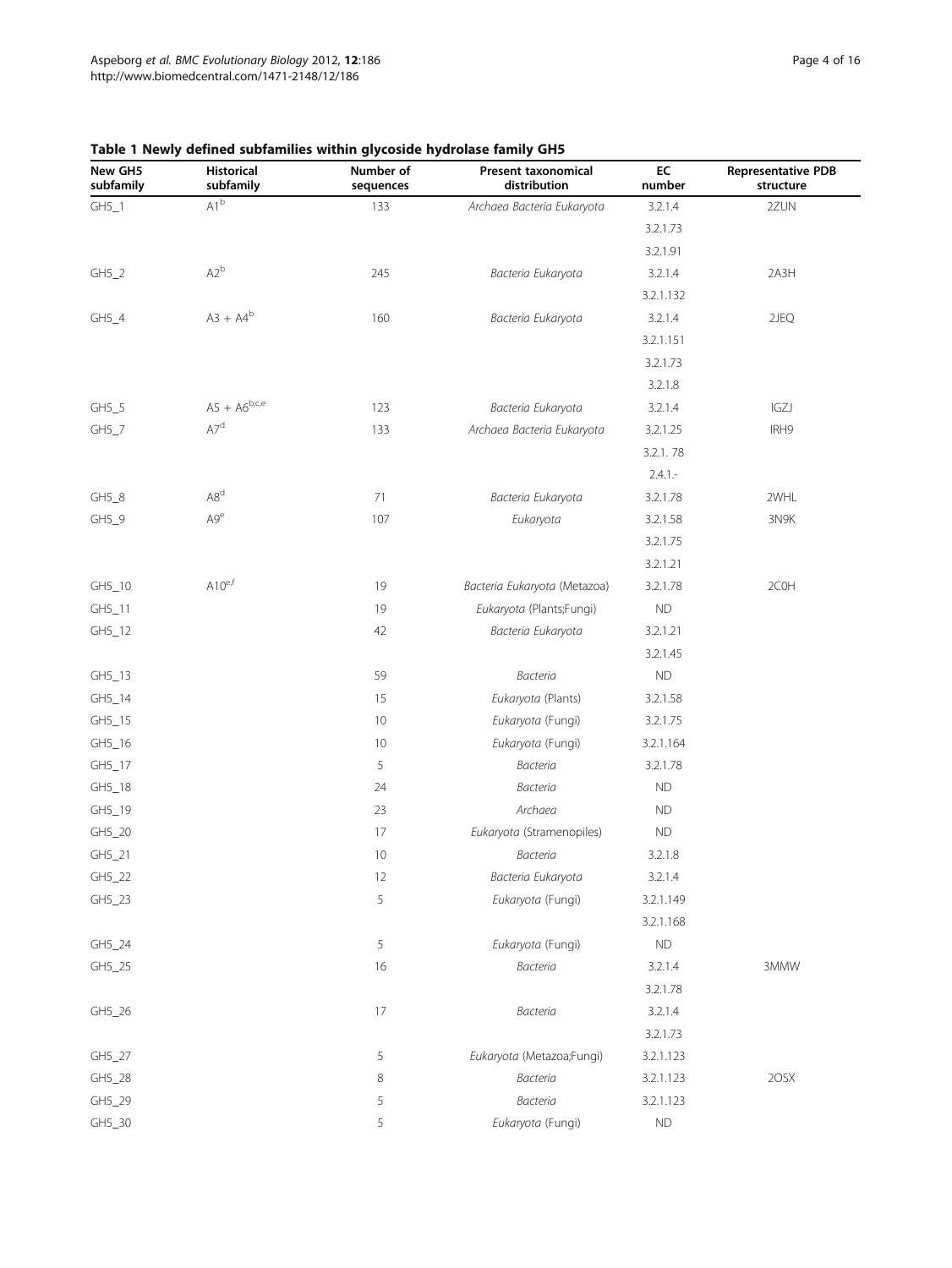ND Activity not determined yet.

a Experimentally determined.

<sup>b</sup>see [\[16\]](#page-14-0).<br><sup>c</sup>see [17]

 $c$ see [[17](#page-14-0)].

 $d$ see [\[18\]](#page-14-0).

 $\frac{e}{2}$ see [\[19](#page-14-0)].<br> $\frac{f}{2}$ see [20].

<sup>r</sup>see [\[20](#page-14-0)].<br><sup>g</sup>EC numbers not yet defined.

<sup>h</sup>Active enzyme(s) present but with unclear EC number(s).

\* See [www.cazy.org](http://www.cazy.org) for most recent information.

Historical names for some subfamilies are provided, along with the taxonomical range, the characterization level and structural information from representative structures. Known enzyme activities in family GH5 are provided using the following Enzyme Classification (EC) numbers and corresponding activities: 3.2.1.4 – endo-β-1,4-glucanase or cellulase; 3.2.1.8 – endo-β-1,4-xylanase; 3.2.1.21 – β-glucosidase; 3.2.1.25 – β-mannosidase; 3.2.1.45 – β-glucocerebrosidase; 3.2.1.58 – glucan β-1,3-glucosidase; 3.2.1.73 – licheninase; 3.2.1.74 – cellodextrinase; 3.2.1.75 – glucan endo-β-1,6-glucosidase; 3.2.1.78 – mannan endo-β-1,4-mannosidase or endo-β-1,4-mannanase; 3.2.1.91 – cellulose β-1,4-cellobiosidase or cellobiohydrolase; 3.2.1.123 – endoglycoceramidase; 3.2.1.132 – chitosanase; 3.2.1.149 – βprimeverosidase; 3.2.1.151 – xyloglucan-specific endo-β-1,4-glucanase; 3.2.1.164 – endo-β-1,6-galactanase; 3.2.1.168 – hesperidin 6-O-α-L-rhamnosyl-β-glucosidase; 3.2.1.- – undefined EC numbers for β-1,3-mannanase/β-1,3-glucomannanase or for arabinoxylan-specific β-xylanase or still unclear EC numbers depending on the subfamily (see notes and text); 2.4.1.- - β-mannan transglycosidase.

and plants. From an anthropocentric perspective, a GH5 member is notably lacking in the human genome. Examples of metazoan GH5 genes are also notably scarce and are limited to nematodes, mollusks, and arthropods, likely resulting from horizontal transfer. For example, several independent horizontal events of transfer of cellulase and xylanase genes from Bacteria to nematodes have been described [\[27\]](#page-14-0) and the transfer of a bacterial β-mannanase to an insect was recently documented [[28\]](#page-14-0). The taxonomical range at the subfamily level is, naturally, more restricted. A few smaller subfamilies are currently specific to certain types of organisms (Table [1\)](#page-3-0). For example, eight subfamilies (GH5\_15, GH5\_16, GH5\_23, GH5\_24, GH5\_30, GH5\_31, GH5\_49 and GH5\_50) contain only fungal sequences. Subfamily GH5\_14 contains only plant members, whereas members of GH5\_20

|  |  |  |  |  |  |  |  | Table 1 Newly defined subfamilies within glycoside hydrolase family GH5 (Continued) |
|--|--|--|--|--|--|--|--|-------------------------------------------------------------------------------------|
|--|--|--|--|--|--|--|--|-------------------------------------------------------------------------------------|

|        | - -            |                                   |                       |             |
|--------|----------------|-----------------------------------|-----------------------|-------------|
| GH5_31 | 5              | Eukaryota (Fungi)                 | $3.2.1 - 9$           |             |
| GH5_32 | 5              | Eukaryota (Plants; Stramenopiles) | <b>ND</b>             |             |
| GH5_33 | 9              | Eukaryota (Stramenopiles)         | <b>ND</b>             |             |
| GH5_34 | 5              | Bacteria                          | $3.2.1 - 9$           | 2Y8K        |
| GH5_35 | 5              | Bacteria                          | <b>ND</b>             |             |
| GH5_36 | 23             | <b>Bacteria</b>                   | 3.2.1.73              | <b>IVJZ</b> |
|        |                |                                   | 3.2.1.78              |             |
| GH5_37 | 19             | <b>Bacteria</b>                   | 3.2.1.4               | <b>ICEN</b> |
|        |                |                                   | 3.2.1.73              |             |
|        |                |                                   | 3.2.1.74              |             |
| GH5_38 | $10$           | Bacteria                          | $3.2.1.$ <sup>h</sup> |             |
| GH5_39 | $\overline{7}$ | Bacteria                          | 3.2.1.4               |             |
| GH5_40 | 8              | Bacteria                          | <b>ND</b>             |             |
| GH5_41 | 14             | Bacteria                          | <b>ND</b>             |             |
| GH5_42 | 9              | Bacteria                          | <b>ND</b>             |             |
| GH5_43 | 11             | Bacteria                          | <b>ND</b>             |             |
| GH5_44 | 24             | Bacteria                          | <b>ND</b>             |             |
| GH5_45 | 5              | Bacteria                          | <b>ND</b>             |             |
| GH5_46 | 15             | Bacteria                          | $3.2.1^{-h}$          |             |
| GH5_47 | 6              | Bacteria                          | <b>ND</b>             |             |
| GH5_48 | 18             | <b>Bacteria</b>                   | $3.2.1 - h$           |             |
| GH5_49 | 20             | Eukaryota (Fungi)                 | <b>ND</b>             |             |
| GH5_50 | $\overline{7}$ | Eukaryota (Fungi)                 | <b>ND</b>             |             |
| GH5_51 | 5              | Bacteria Eukaryota (Fungi)        | <b>ND</b>             |             |
| GH5_52 | 6              | Bacteria                          | 3.2.1.74              |             |
| GH5_53 | 6              | Bacteria                          | 3.2.1.74              |             |

Aspeborg et al. BMC Evolutionary Biology 2012, 12:186 Page 5 of 16 http://www.biomedcentral.com/1471-2148/12/186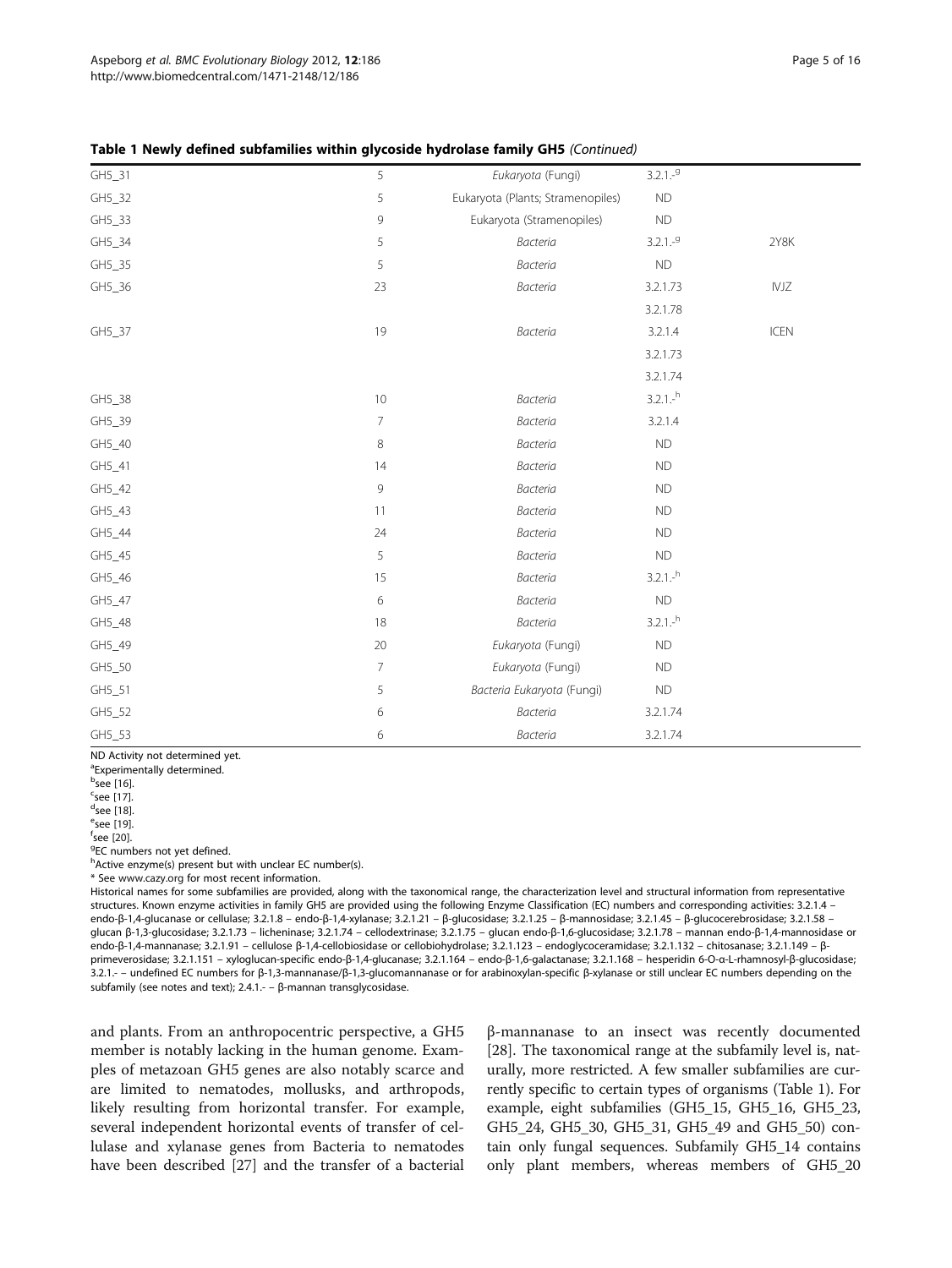<span id="page-5-0"></span>

Figure 2 Examples of modular GH5 proteins. (a) Diverse modular arrangements of putative monofunctional modular enzymes from subfamily GH5\_8. (b) Same for putative bifunctional GH5 enzymes containing a subfamily GH5\_8 module. (c) Other putative bifunctional enzymes containing at least a single GH5 module. (d) Selected examples of proteins containing GH5 modules having lost one or more catalytic residues. For a given protein, each GH5 module is identified by a number of fields separated by "|" indicating: (i) the organism, with 3 letters for the genre and either 5 letters for the species or full strain code; (ii) the GenBank protein accession; (iii) if attributed, the subfamily number or other information; (iv) EC numbers if available. These individual tags are analogous to what is found in Additional file [1:](#page-13-0) Figure S1. The module types and other protein segments present are: GHx\_y - glycoside hydrolase family x subfamily y (pink); CEx - carbohydrate esterase module of family x (light brown); Cip21 – chitin-binding protein type 21 module with putative carbohydrate oxidative cleaving activity, formerly CBM33 (dark gray); CBMx – carbohydrate binding modules of family x (light green); FN3 – fibronectin type III modules (dark green); DOC – cellulosomal dockerin modules (light violet); EXPN – expansin modules (dark purple); signal peptides (purple); transmembrane segments (yellow); linkers (light blue); other regions (light grey).

come exclusively from Stramenopiles. These limited taxonomic distributions may represent biological (catalytic) specialization, if not biased by a still incomplete genome sequencing of organisms.

The definition of subfamilies was restricted to phylogenetic clades with five or more members from different organisms available in the public protein databases (GenBank and UniProt) in order to capture sufficient diversity for a robust subfamily definition. Using these

criteria, the overall success rate of subfamily grouping was of approximately 80%, i.e., about 20% of the analyzed GH5 sequences could not be classified into subfamilies having at least five public members. The sequences that have not yet been assigned to subfamilies will likely define new subfamilies as the pool of available sequences continues to increase. In the future, these subfamilies will be gradually released with new identifiers when they have been sufficiently populated.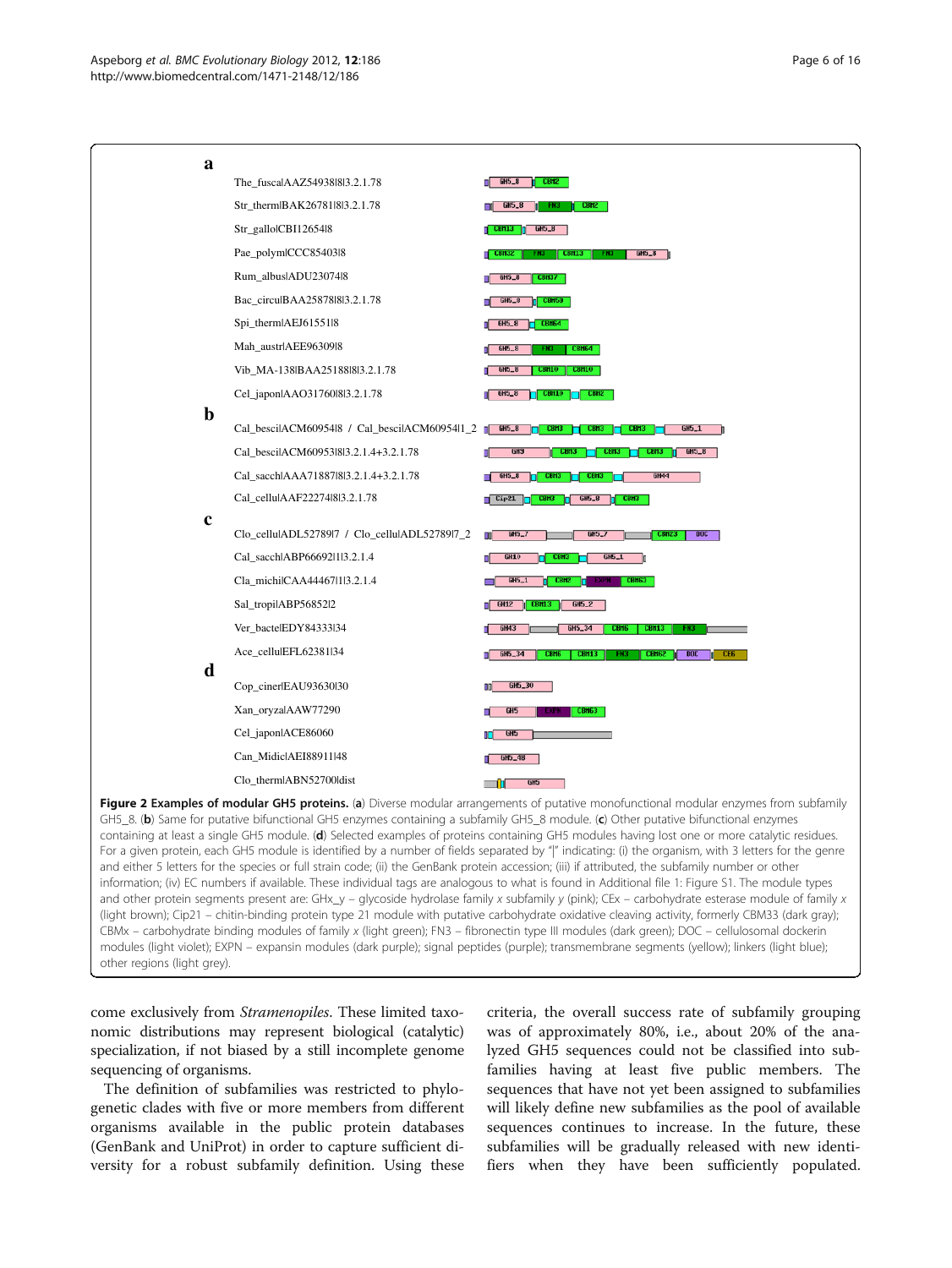Compared to the GH13 subfamily classification [\[24](#page-14-0)], the GH5 subdivision has resulted in both a higher number of subfamilies and a higher number of uncharacterized subfamilies, suggesting that family GH5 is comparatively less well explored.

To further refine the global subfamily analysis, maximum likelihood phylogenetic analysis has been performed on each subfamily (Additional file [1](#page-13-0): Figures S1: GH5\_1 – GH5\_53). In addition to database accession numbers, information about substrate specificity (as provided by EC numbers) has been included, and 3-D structures highlighted in each subfamily tree. The 51 subfamilies (numbered GH5\_1 to GH5\_53 as explained elsewhere) have been categorized based on available enzyme activity data, to aid their individual descriptions, below. Thus, the first group, comprised of "Enzymatically-Active Subfamilies", contains subfamilies with at least one member whose enzyme activity has been shown. The extent of the documented characterization varies substantially within the group, from simple information obtained from enzymatic assays insufficient to assign a particular EC number (these enzymes are denoted with a star in Additional file [1:](#page-13-0) Figure S1), to detailed enzyme specificity and kinetics studies. Among the better characterized subfamilies, monospecific subfamilies are distinguished by the presence of only one EC number for one or more members, whereas in polyspecific subfamilies, two or more enzymatic activities have been observed in different members. "Uncharacterized Subfamilies" comprise the second major group; these subfamilies currently lack documented enzymatic activity altogether.

In this context, it is worth noting that the majority of the large, well characterized subfamilies were polyspecific. These highly populated subfamilies were also the first ones to be identified and described, and often, despite observed polyspecificity, one particular activity predominates. For example, 22 of 24 characterized enzymes in GH5\_1 are reported to be endo-glucanases, whereas one protein is a documented as a cellobiohydrolase, and another was described as displaying licheninase activity. It is, however, difficult to draw far-reaching conclusions based on these observations. On one hand, it may be that the acquisition of a new specificity within a subfamily is a rare event; alternatively, the observation of one or few activities in specific subfamilies may simply be a consequence of differences in the range of substrates tested experimentally.

Another significant aspect of many GH5 family proteins is that their protein sequence may include additional modules with different functions, and in particular CBMs [\[29\]](#page-14-0). A great variety of modular structures may be found throughout the family and in a number of individual subfamilies. An analysis of all the complexity of modular structures found in the family

goes beyond the objectives of this study, and some aspects of this diversity are illustrated in Figure [2](#page-5-0). For instance, many members of subfamily GH5\_8 are modular and reveal two major trends: (i) the addition of one or of multiple CBMs (see Figure [2a](#page-5-0)) is more common and may be associated not only to the nature of the main substrate of the corresponding catalytic domain, particularly in complex substrates; and (ii) the combinations with other catalytic modules to form bifunctional enzymes (see Figure [2b](#page-5-0) but also [2](#page-5-0)c), are more rare but particular useful to reveal interacting or synergistic enzyme activities of some catalytic modules. Numerous modular arrangements can also be found in other large subfamilies like GH5\_1, GH5\_2 and GH5\_7. CBMs can be located on the N- or C-terminal side of the GH5 module (as illustrated in GH5\_8 in Figure [2](#page-5-0)a). The combination of catalytic domains may target different tissue components. Some may, for instance, target cellulose and cellulose associated substrates (as in Figure [2b](#page-5-0)) but bifunctional enzymes likely targeting hemicellulose may also be found (several examples in Figure [2c](#page-5-0)).

## Subfamilies with identified active enzymes Monospecific subfamilies

A number of subfamilies exhibit a single activity among their characterized enzyme members. Multiple individual examples within a subfamily improve the degree of confidence regarding subfamily monospecificity, while subfamilies with only a single characterized representative may be subject to reinterpretation in the future as the breadth of biochemical data increases.

GH5\_5 endo-β-1,4-glucanases (EC 3.2.1.4) The largest subfamily that contains only a single EC number is GH5\_5, which is primarily composed of secreted bacterial and fungal enzymes (Additional file [1](#page-13-0): Figure S1: GH5\_5). All investigated enzymes in GH5\_5 display endo-β-1,4-glucanase activity (EC 3.2.1.4). One crystal structure has been determined for a Thermoascus aurantiacus endo-glucanase [[19\]](#page-14-0). In fungi, about half of the GH5 proteins harbor a CBM1 module at the N- or Cterminus, which is compatible with an active role on cellulose. No modular proteins are found among the bacterial members of the subfamily.

GH5\_8, GH5\_10 and GH5\_17: endo-β-1,4-mannanase (EC 3.2.1.78) Members of the large GH5\_8 subfamily are all extracellular mannan endo-β-1,4-mannosidases (EC 3.2.1.78) according to available biochemical characterization, and this subfamily was historically described as the bacterial mannanase subfamily A8 [[18](#page-14-0)]. Structural analysis has highlighted distinctive features of alkaline βmannanases [\[30\]](#page-14-0). The subfamily now contains a single eukaryotic enzyme from the beetle Hypothenemus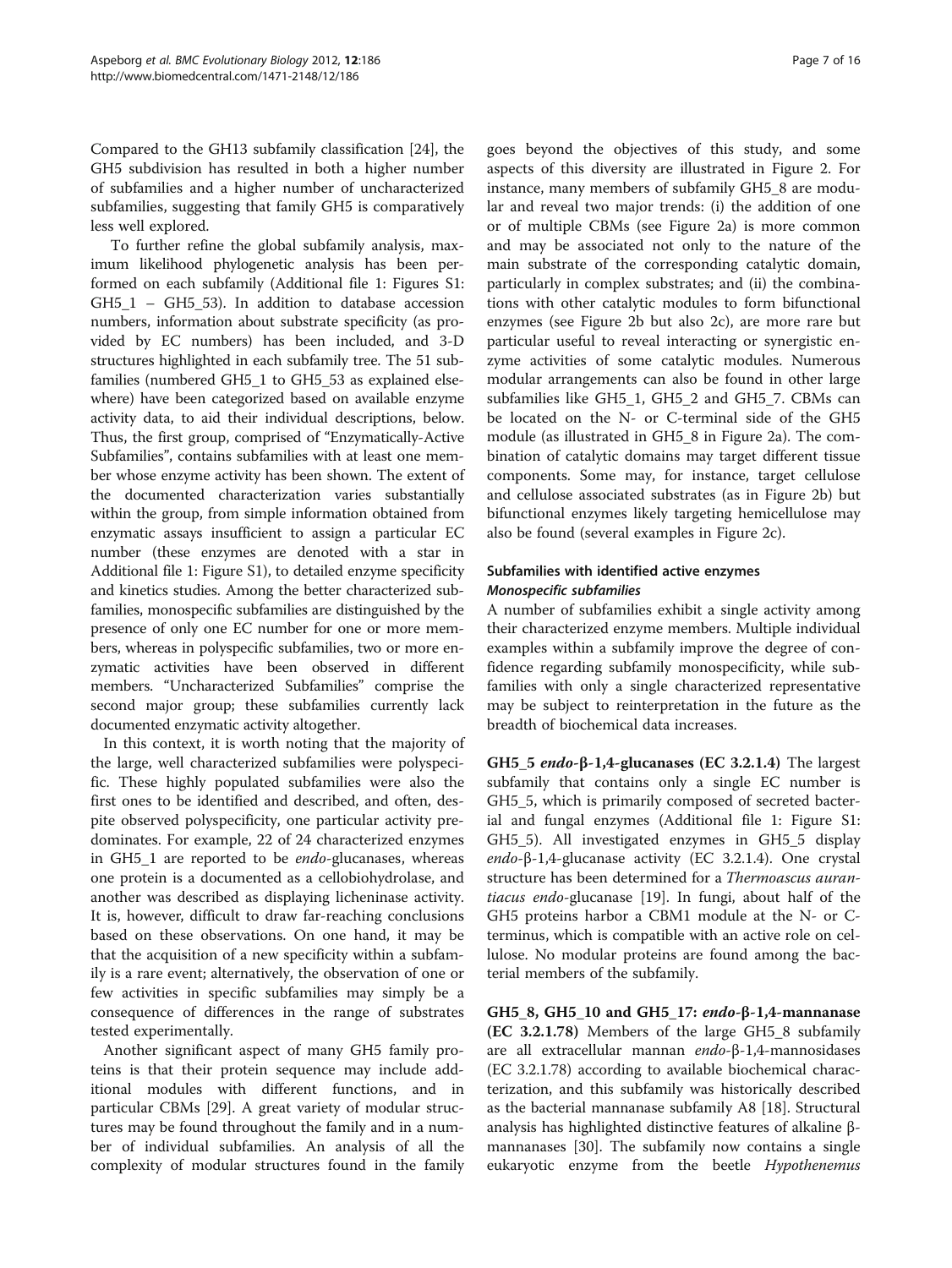hampai, resulting from a horizontal gene transfer from bacteria [[28\]](#page-14-0).

In the closely related but distinct subfamilies GH5\_10 and GH5\_17, only extracellular enzymes with endo-β-1,4-mannanase activity (EC 3.2.1.78) have equally been reported. Metazoan sequences, including sequences originating from mollusks and arthropods, as well as bacterial sequences compose the GH5\_10 subfamily, whereas subfamily GH5\_17 only harbors bacterial enzymes. Currently, none of the bacterial GH5\_10 members have a documented enzyme activity, although a Fibrobacter succinogenes enzyme is active on AZCLgalactomannan [\[31\]](#page-14-0). The bacterial enzymes in GH5\_17 are all cellulosomal components from the genus Clostridium.

GH5\_14 : (plant) exo-β-1,3-glucosidase (EC 3.2.1.58) Subfamily GH5\_14 comprises exclusively plant enzymes and relies on a single functional characterization at present. Recombinant expression of the rice OsGH5BG showed that the enzyme had glucan β-1,3-glucosidase activity (EC 3.2.1.58) [\[22](#page-14-0)]. A unique feature of GH5\_14 is the fascin-like module inserted after β-strand 1. Fascin is a human actin-binding protein, but the function of the plant fascin-like domain is unknown. Members of GH5\_14 are well represented throughout the plant kingdom, but most interestingly, a representative is absent in the leading plant model organism Arabidopsis thaliana.

GH5\_15 : (fungal) (endo-)β-1,6-glucanases (EC 3.2.1.75) Subfamily GH5\_15 is a small but well characterized subfamily composed of secreted fungal enzymes. The identified β-1,6-glucanase activity (EC 3.2.1.75) is important for the mycoparasitic activity and probably cell wall recycling by some fungi. The GH5\_15 phylogenetic tree displays two major clades (Additional file [1:](#page-13-0) Figure S1: GH5\_15). The largest clade is formed by enzymes issued from fungi from the class of Sordariomycetes. Eurotiomycetes are found the second subgroup.

GH5\_16 : (fungal) endo-β-1,6-galactanase (EC 3.2.1.164) GH5\_16 is another example of a monospecific subfamily of secreted enzymes where only a single fully sequenced biochemically characterized  $β-1,6$ -galactanase (EC 3.2.1.164) is currently known [\[32](#page-14-0)], although partial N-terminal sequence of an Aspergillus enzyme, closely related to sequences of other members of the subfamily, yields the same activity [[33](#page-14-0)]. Several other enzymes with β-1,6-galactanase activity have been moved from GH5 to GH30\_5 [\[23\]](#page-14-0), but subfamily GH5\_16 clearly remains within family GH5. The known β-1,6-galactanase (EC 3.2.1.164) is involved in larch wood arabinogalactan degradation [\[32\]](#page-14-0).

GH5\_21 : (bacteroidetes) endo-β-1,4-xylanase (EC 3.2.1.8) Xylanase (EC 3.2.1.8) activity has been recently established [[34\]](#page-14-0) for a number of xylanolytic bacteroidetes enzymes belonging to this subfamily. These GH5\_21 endo-xylanases integrate xylan utilization gene clusters found in Prevotella and Bacteroides species and are all apparently secreted. Significant differences in their mode of action have been observed, despite the inclusion in the same subfamily. Different GH5\_21 enzymes were shown to release different products from wheat arabinoxylan [\[34\]](#page-14-0).

GH5 22 GH5 31, GH5 34, GH5 39, and GH5 53 : single β-glycanase characterizations In addition to subfamilies GH5\_14 and GH5\_16 described above, five other subfamilies are distinguished by harboring only a single experimentally characterized enzyme. Endo-β-1,4 glucanase activity (EC 3.2.1.4) has been determined in subfamilies GH5\_22 and GH5\_39. GH5\_31 is a small subfamily currently restricted to secreted fungal proteins. A β-1,3-(gluco)mannanase activity (EC 3.2.1.-)<sup>a</sup> has been reported for an enzyme from Paecilomyces lilacinus [\[35\]](#page-14-0). In the small subfamily GH5\_34, composed of extracellular modular proteins from bacterial origin, there is a single enzymatically and structurally characterized enzyme from Clostridium thermocellum. Notably, although this is the first reported enzyme with arabinoxylanase activity (EC 3.2.1.-)<sup>b</sup> it was designated CtXyl5A in spite of its inability to attack unsubstituted xylans [[36\]](#page-14-0). Finally, the small subfamily GH5 53 is a modular extracellular subfamily that contains a single characterized cellodextrinase (EC 3.2.1.74) [[37](#page-14-0)].

GH5\_27 GH5\_28 and GH5\_29 : endo-glycosylceramidases (EC 3.2.1.123) GH5\_27, GH5\_28 and GH5\_29 are subfamilies exclusively containing extracellular endoglycosylceramidases. Subfamily GH5\_27 is formed of sequences of eukaryotic origin while the small subfamilies GH5\_28 and GH5\_29 are bacterial. Interestingly, the first subfamily is found among the four subfamilies that contain metazoan GH5 enzymes. All but one of the enzymes found in GH5\_28 are from Actinobacteria. The crystal structure of a Rhodococcus endo-glycoceramidase revealed an active site channel atypical for GH5 enzymes, which explains the unusual substrate for this type of enzymes [[38](#page-14-0)]. All the GH5\_29 sequences reported here are from the genus Rhodococcus. The characterized bacterial enzymes of GH5\_28 hydrolyze ganglio- and lacto-series glycosphingolipids. In contrast, the only GH5\_29 enzyme investigated is not capable of hydrolyzing these substrates. Instead, this enzyme shows activity against 6-gala series glycosphingolipids and the designation oligogalactosyl-N-acylsphingosine 1,1'-βgalacto-hydrolase has been proposed [[39](#page-14-0)].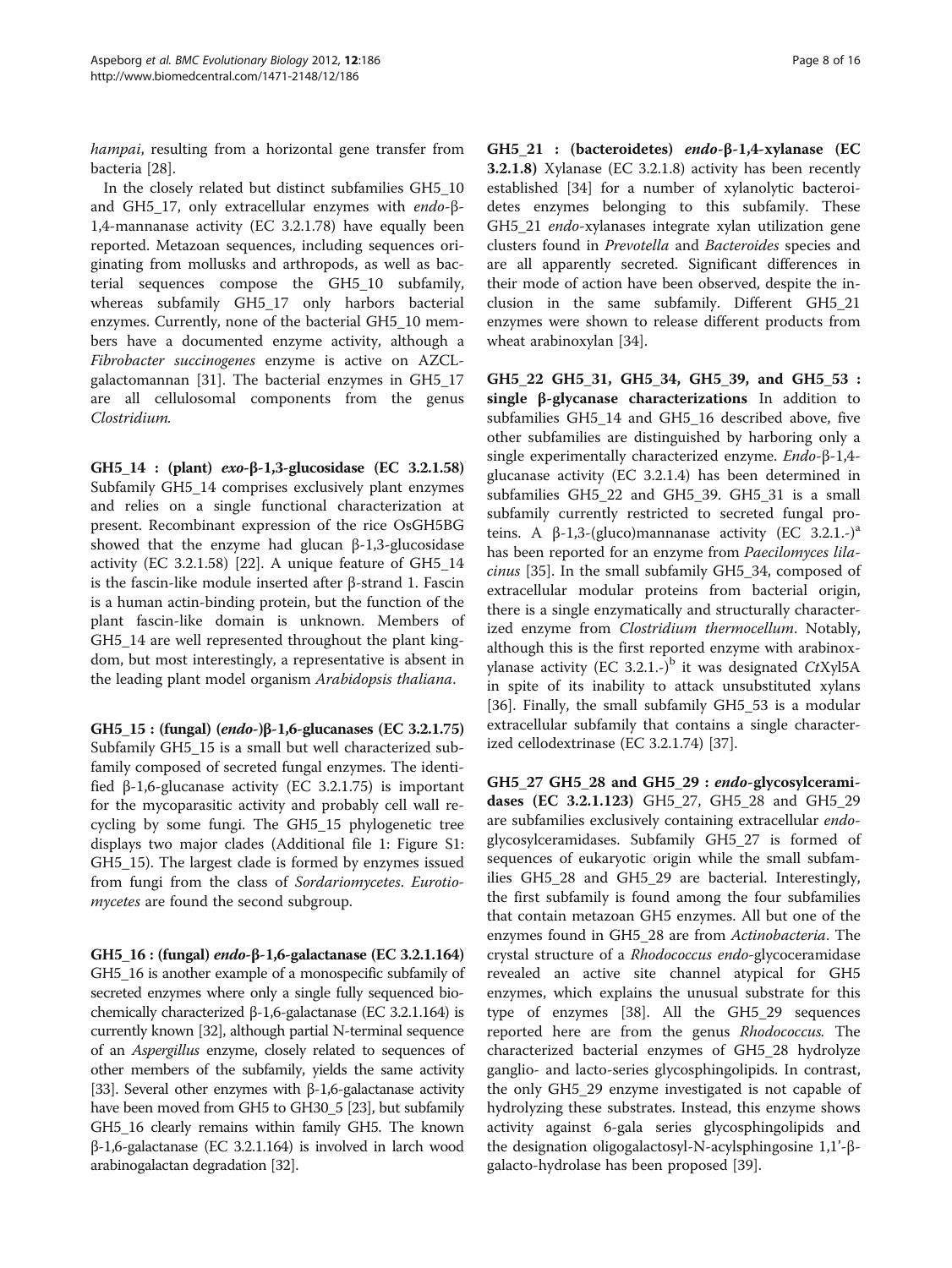GH5\_52 : cellodextrinases (EC 3.2.1.74) Two enzymes in the small intracellular bacterial GH5\_52 subfamily exhibited cellodextrinase activity (EC 3.2.1.74). In addition two enzymes isolated from the cow rumen have been shown to have hydrolytic activity on carboxymethyl cellulose (CMC) agar [[14\]](#page-14-0).

## Polyspecific subfamilies

Some GH5 subfamilies group together a panel of activities and are described as polyspecific subfamilies. The apparent plasticity of these subfamilies suggests that only few subtle changes could be sufficient to switch from one activity to the other. More likely, many of the enzymes present on the subfamily level are polyspecific to some extent and therefore should have more than a single EC attributed.

GH5\_1 and GH5\_2 :  $β-1,4$ -glucan cleaving enzymes Extracellular enzymes from archaea, bacteria and uncultured symbiotic protists are represented in subfamily GH5\_1 (Additional file [1:](#page-13-0) Figure S1: GH5\_1). The activity observed for most characterized GH5\_1 enzymes is endo-β-1,4-glucanase activity (EC 3.2.1.4). The apparent exception in subfamily GH5\_1 is an exo-acting cellobiohydrolase activity (EC 3.2.1.91) from Clostridium thermocellum [\[40](#page-14-0)]. However, one should note that the biochemical distinction of exo- versus endo-acting cellulases is particularly difficult to establish experimentally. Interestingly, an enzyme from Ruminococcus albus able to cleave CMC and glucomannan but particularly active on lichenin was recently described [\[41](#page-14-0)]. Many proteins in this subfamily are modular (data not shown), a feature shared with many members of subfamily GH5\_8 as described previously.

Subfamily GH5\_2 is currently the largest in family GH5. This subfamily of extracellular enzymes, many of which are multimodular, contains a large number of characterized members that display endo-β-1,4-glucanase activity (EC 3.2.1.4). These endo-glucanases are distributed across the subfamily tree and are found in every major clade Additional file [1](#page-13-0): Figure S1: GH5\_2). One endo-glucanase from Fibrobacter succinogenes S85 in this subfamily was reported to be active both on CMC and oat spelt xylan [\[42](#page-14-0)], but xylanase activity has not been observed in other members thus far. Interestingly, one representative of this subfamily has been reported as a chitosanase (EC 3.2.1.132) with transglycosylation activity [\[43](#page-14-0)]. A bifunctional cellulase/chitosanase has also been identified in *Bacillus sp.* NBL420 [\[44\]](#page-14-0) in a different clade. Significantly, a closely related N-terminal sequence of a bifunctional cellulase/chitosanase from Myx*obacter sp. AL-1* [\[45](#page-14-0)], suggests that a specific subgroup bearing both activities may exist. As for subfamily GH5\_1, many members of this subfamily are multimodular, having both CBMs and cellulosomal-like dockerins.

GH5\_4 : (xyloglucan-specific) endo-β-1,4-glucanases (EC 3.2.1.4 and EC 3.2.1.151), licheninases (EC 3.2.1.73), and xylanases (EC 3.2.1.8) Subfamily GH5\_4 members are typically extracellular bacterial enzymes, although some members come from ciliates and fungi, predominantly rumen organisms. In total, four enzyme activities have been reported for subfamily GH5\_4. Thus far, GH5\_4 is the only subfamily containing enzymes with reported xyloglucanase activity (EC 3.2.1.151) [\[46](#page-14-0)]. Interestingly, the xyloglucanases are found in two different clades of the GH5\_4 subfamily tree suggesting that the switch of enzyme activity inside this subfamily occurred at different times. (Additional file [1](#page-13-0): Figure S1: GH5\_4). Licheninases (EC 3.2.1.73) have also been described in this subfamily. Significantly, endo-β-1,4 xylanase activities (EC 3.2.1.8) have been reported for a few enzymes, but always in conjunction with other activities. For example, the xylan degrading specific activity of Clostridium cellulovorans EngB and EngD are both of approximately 14% of their respective specific activities on lichenan [\[47\]](#page-14-0). Such features suggest an important degree of enzyme promiscuity given the structural similarity of the β-linked substrates. However, the most commonly reported EC number for representatives of GH5\_4 is EC 3.2.1.4. Except for a few fungal pathogen members of the subfamily that bear a CBM1 module, no other known CBM is present, in sharp contrast to what has been found for extracellular subfamilies GH5\_1 and GH5\_2.

GH5\_7 : β-1,4-mannan-cleaving enzymes (EC 3.2.1.78 and EC 3.2.1.25) In subfamily GH5\_7, previously named A7 (originally comprised of only eukaryotic mannanases but now also containing archaeal and bacterial members) [[18](#page-14-0)], the three reported enzyme activities are associated to the degradation or to the modification of β-mannan-containing polysaccharides. Virtually all examined GH5\_7 enzymes possess endo-β-1,4-mannanase activity (EC 3.2.1.78). One exception is the tomato protein LeMan4a, which in addition to hydrolytic activity, can act in vitro as a mannan transglycosylase (EC 2.4.1-) [[48\]](#page-14-0). Recently, mannan transglycosylase activity was also reported for two fungal GH5\_7 enzymes [\[49](#page-14-0)]. It is not impossible that further GH5\_7 enzymes may reveal a transglycosylase activity in the future, since the distinction between hydrolytic and transglycosylase activity is dictated by the tendency of the glycosyl-enzyme intermediate to be intercepted by a water molecule or a saccharide molecule, respectively. Another interesting case among GH5\_7 members is the β-mannosidase CmMan5A, which is able to release mannose from the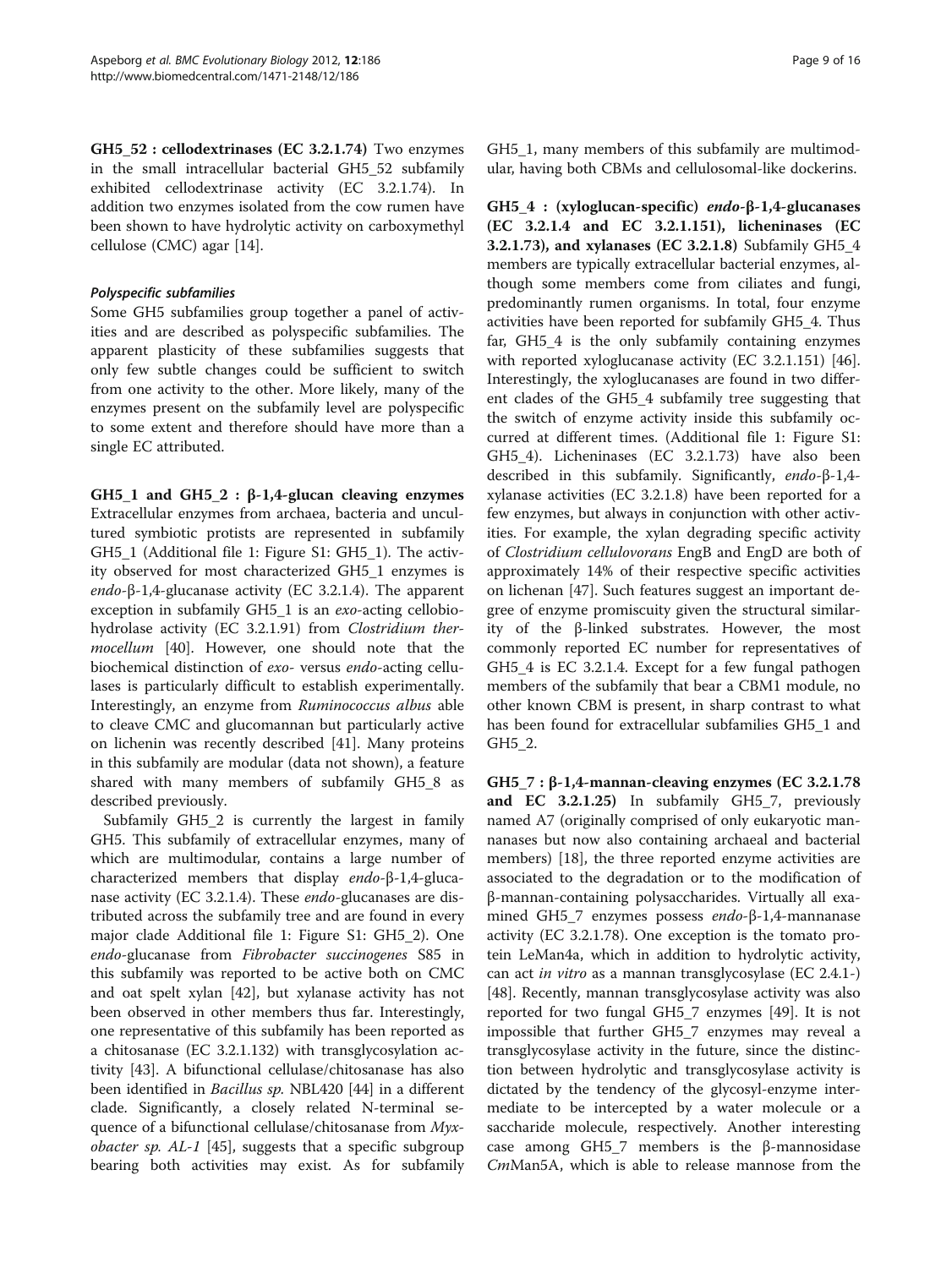non-reducing end of manno-oligosaccharides and -polysaccharides (EC 3.2.1.25) and is thus *exo-* and not *endo*acting. This difference was explained by the length of three loops which modify the active center accessibility [[50\]](#page-14-0). Furthermore, this subfamily has both extracellular and intracellular enzymes. Many GH5\_7 extracellular enzymes from fungi contain a CBM. In many bacteria, CBMs from different families are also found appended to GH5\_7 catalytic modules (data not shown).

GH5\_9 : fungal cell wall modifying enzymes This subfamily contains only sequences of fungal origin putatively found in different cell locations: some are secreted, several present a GPI-anchor, others have single transmembrane segments and yet others appear to be intracellular. The activity exo-β-1,3-glucanase (EC 3.2.1.58) has been described for most of the characterized examples, all found among the apparently secreted enzymes. Structural investigation of the Candida albicans Exg protein provides a clue to the evolution of these exo-hydrolases; the structure reveals an active site pocket shaped for cleavage of β-1,3- but not β-1,4 glycosidic linkages [\[51](#page-14-0)]. Surprisingly, the periplasmic Exg1 protein from Schizosaccharomyces pombe was demonstrated to be an endo-β-1,6-glucanase (EC 3.2.1.75), while the membrane-anchored protein Exg2 protein was shown to produce cell wall material when over-expressed [[52\]](#page-15-0). Two of the characterized GH5\_9 exo-β-1,3-glucanases have been also described as β-glucosidases (EC 3.2.1.21) [\[53](#page-15-0)].

GH5\_12 : β-glucosylceramidases (EC 3.2.1.45) and (flavonoid) β-glucosidase (EC 3.2.1.21) Previously known to contain a flavonoid β-glucosidase (EC 3.2.1.21) from yeast [[53\]](#page-15-0), the panorama of specificities in this subfamily recently expanded to include several fungal βglucosylceramidases (EC 3.2.1.45) [\[54](#page-15-0)]. The subfamily is grouped into a fungal clade, including three Cryptococcus sequences (one now characterized), and a clade dominated by bacterial enzymes (Additional file [1](#page-13-0): Figure S1: GH5\_12).

GH5\_23 : fungal β-diglycosidases (EC 3.2.1.149 and EC 3.2.1.168) Subfamily GH5\_23 is composed of secreted fungal proteins, two of which have been characterized as βdiglycosidases that break down plant diglycoconjugated flavonoids. Deglycosylation of these compounds most often involves the sequential action of two β-glycosidases in contrast to the one-step hydrolytic release of the disaccharide moiety from the aglycone by β-diglycosidases [\[55\]](#page-15-0). The characterized enzymes are a hesperidin 6-O-α-L-rhamnosyl-β-glucosidase (EC 3.2.1.168) from Stilbella fimetaria from which a partial sequence has been obtained [\[56](#page-15-0)] and a reported β-primeverosidase (EC 3.2.1.149) from Penicillium multicolor TS-5 [[57](#page-15-0)]. This subfamily is present in the genera Aspergillus and Penicillium known for interaction with plants.

GH5\_25 : endo-β-1,4-glycanases (EC 3.2.1.4 and EC 3.2.1.78) Most enzymes found in subfamily GH5\_25 are derived from thermophiles. Interestingly, characterized enzymes in this subfamily represent examples of GH5 enzymes with multiple activities. For instance, Cel5A from Thermotoga maritima exhibits activity on both βmannan-based and β-glucan-based polymers. Analyses of the TmCel5A structure have highlighted features important both for the nature of the duality and the thermostability [[58,59\]](#page-15-0).

GH5\_26 : endo-β-1,4-glycanases (EC 3.2.1.4 and EC 3.2.1.73) GH5\_26 is a small subfamily with a majority of sequences from uncultured microorganisms. The dominating activity found is endo-β-1,4-glucanase (EC 3.2.1.4), but one enzyme has also high activity against lichenan (EC 3.2.1.73) [[60\]](#page-15-0).

GH5\_36 endo-b-1,4-glycanases (EC 3.2.1.73 and EC 3.2.1.78) Several bacterial phyla are represented in subfamily GH5\_36. One enzyme has a demonstrated endoβ-1,4-mannanase activity (EC 3.2.1.78), whereas a second enzyme exhibits licheninase activity (EC 3.2.1.73) in addition to β-mannanase activity [[61](#page-15-0),[62](#page-15-0)]; a 3-D structure is available for the latter enzyme.

GH5\_37 : endo-β-1,3/4-glycanases (EC 3.2.1.4 and EC 3.2.1.73) + cellodextrinase (EC 3.2.1.74) Three different activities are found in subfamily GH5\_37, which consists of sequences of bacterial origin encoding intracellular proteins. The majority of the characterized enzymes are cellulases (EC 3.2.1.4), but there are also examples of licheninase activity (EC 3.2.1.73) [[41\]](#page-14-0), and cellodextrinase activity (EC 3.2.1.74) [\[63](#page-15-0)].

GH5\_38 and GH5\_46 : bacterial enzymes active on model plant cell wall (PCW) compounds In subfamily GH5\_38, three enzymes isolated from rumen metagenomic projects have been partially characterized [\[12,14](#page-14-0)]. To these, we may add a Prevotella ruminicola 23 enzyme described as cellulase (PRU\_1856) and shown to be active against CMC, Avicel, and lichenan [\[64\]](#page-15-0). Another enzyme discovered in the microbial community of the cow rumen is active on CMC and belongs to subfamily GH5\_46 [[14](#page-14-0)]. This is the single evidence of activity in this subfamily.

GH5\_48 : bacterial enzymes active on chitin and chitosan derivatives Several bacterial phyla are currently represented in subfamily GH5\_48, mostly composed of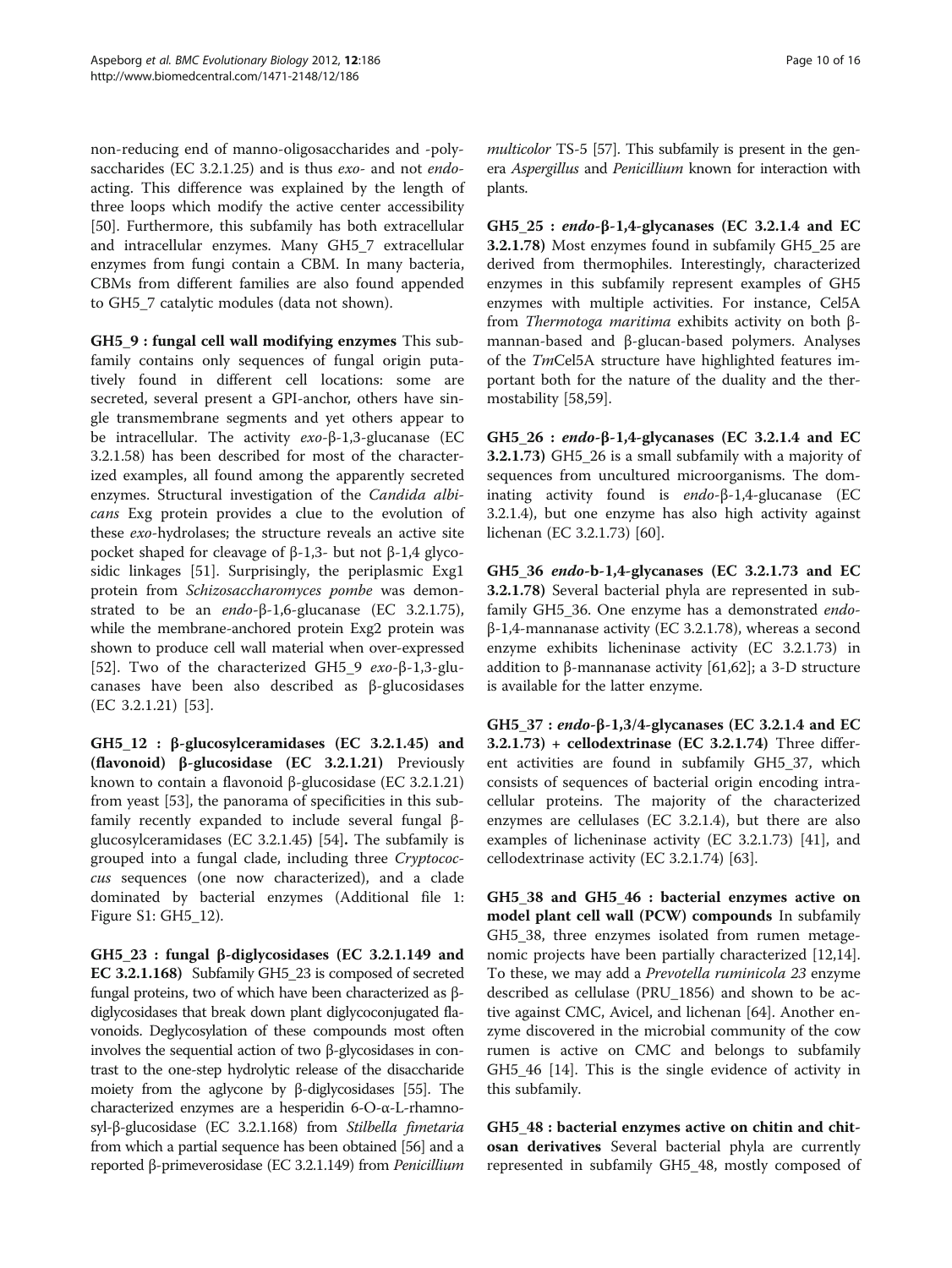| <b>Description</b>                                                 | EC                  | Assay                     | Organism                                                         | <b>Accessions</b>                | Modular<br>structure         | <b>Taxonomic class</b>                        |
|--------------------------------------------------------------------|---------------------|---------------------------|------------------------------------------------------------------|----------------------------------|------------------------------|-----------------------------------------------|
| β-mannanase A (ManA;CelA)                                          | 3.2.1.78            |                           | Caldanaerobius<br>polysaccharolyticus KM-THCJ                    | AAD09354                         | GH5 CBM16<br>CBM16           | B-Firmicutes_Clostridia                       |
| endo-β-1,4-glucanase D (CelD;<br>CelCCD; EGCCD; Ccel 0840)         | 3.2.1.4             |                           | Clostridium cellulolyticum H10 [B]                               | BAA14354<br>ACL75216             | GH5 CBM11<br><b>DOC</b>      | B-Firmicutes_Clostridia                       |
| endo-β-1,4-glucanase/b-1,3:1,4-<br>glucanase H (CelH)              | 3.2.1.4<br>3.2.1.73 |                           | Clostridium thermocellum NCIB<br>10682                           | AAA23225                         | GH26 GH5<br>CBM11 DOC        | B-Firmicutes_Clostridia                       |
| cellulase (EBI-244)                                                | 3.2.1.4             |                           | Desulfurococcaceae archaeon<br>FBI-244                           | AEB53062                         | GH <sub>5</sub>              | A-Crenarchaeota                               |
| endo-β-1,4-glucanase 3 (Cel3;Cel-<br>3; Eq3; Fisuc_2230; FSU_2772) | 3.2.1.4             |                           | Fibrobacter succinogenes subsp.<br>succinogenes S85              | AAA24893<br>ACX75816<br>ADL25000 | GH <sub>5</sub>              | $B -$<br>Fibrobacteres_Acidobacteria<br>group |
| Fisuc 2933/FSU 0196                                                |                     | <b>AGM</b>                | Fibrobacter succinogenes subsp.<br>succinogenes S85              | ACX76513<br>ADL26912             | GH5 CBM4                     | $B -$<br>Fibrobacteres_Acidobacteria<br>group |
| Fisuc_1523/FSU_2005                                                |                     | MUC                       | Fibrobacter succinogenes subsp.<br>succinogenes S85              | ACX75120<br>ADL26743             | GH <sub>5</sub>              | $B -$<br>Fibrobacteres_Acidobacteria<br>group |
| endoglucanase (CelA; lpg1918)                                      | 3.2.1.4             | AHEC                      | Legionella pneumophila subsp.<br>pneumophila str. Philadelphia 1 | AAU27988                         | GH <sub>5</sub>              | B-Gammaproteobacteria                         |
| endo-β-1,4-glucanase 5B<br>(Sde_2490)                              | 3.2.1.4             |                           | Saccharophagus degradans 2-40                                    | ABD81750                         | CBM6 GH5                     | B-Gammaproteobacteria                         |
| endo- $\beta$ -1,4-glucanase 5E<br>(Sde_2929)                      | 3.2.1.4             |                           | Saccharophagus degradans 2-40                                    | ABD82186                         | CBM6 CBM6<br>GH <sub>5</sub> | B-Gammaproteobacteria                         |
| endo-β-1,6-glucanase (Exg3;<br>SPBC2D10.05)                        | 3.2.1.75            |                           | Schizosaccharomyces pombe<br>$972 h -$                           | CAA21163<br>NP_596224            | GH <sub>5</sub>              | E-Fungi                                       |
| endo-β-1,4-glucanase (Cel5G)                                       | 3.2.1.4             |                           | uncultured bacterium                                             | ADD71777                         | GH <sub>5</sub>              | B-environmental samples                       |
| SARM_0034/694713_55880/TW39                                        |                     | <b>LIC</b><br>CMC         | uncultured organism                                              | ADX05705                         | GH5                          | U-unclassified sequences                      |
| SARM_0047/1057205_158590/<br>TW-15                                 |                     | <b>CMC</b>                | uncultured organism                                              | ADX05718                         | GH5                          | U-unclassified sequences                      |
| SARM_0086/0_06533/TW-18                                            |                     | PCW                       | uncultured organism                                              | ADX05761                         | GH5                          | U-unclassified sequences                      |
| β-glucanase (RR.06; RR.06-1; BglC)                                 |                     | <b>BBG</b><br>Cel5<br>LIC | unidentified microorganism                                       | CAJ19140                         | GH <sub>5</sub>              | U-unclassified sequences                      |
| β-glucanase (RR.10; RR.10-1)                                       |                     | <b>BBG</b>                | unidentified microorganism                                       | CAJ19146                         |                              | U-unclassified sequences                      |

<span id="page-10-0"></span>Table 2 Characterized carbohydrate-active enzymes of family GH5 not yet classified into subfamilies

The active enzymes are tagged by their Enzyme Classification (EC) number (see Table [1](#page-3-0)) or by the significant positively assayed substrates that are: AEHC HE cellulose; AGM - AZCL-galactomannan; BBG – barley β-glucan; Cel5 – cellopentose; CMC - carboxymethyl cellulose; LIC –lichenan; MUC - 4-methylumbelliferylβ-D-cellobioside; PCW – plant cell wall.

extracellular and membrane-anchored proteins of unknown function. A single member, a partial sequence (not shown in trees because incomplete) coding for a protein from Pseudomonas putida P3(4)), over 98% identical to locus PPS\_1333 (GenBank accession AEJ11908) from Pseudomonas putida S16, has been described as a bifunctional enzyme as it was active on preparative forms of chitin and colloidal chitosan and on the model compounds pNP-β-N-acetylglucosaminide and 4 methylumbelliferyl-N-acetyl β-D-glucosaminide [[65](#page-15-0)]. Given that chitosanases are already present in family GH5, related activities are not unexpected. Interestingly, one sequence in GH5\_48 seems to lack the catalytic machinery (Additional file [1:](#page-13-0) Figure S1).

#### Subfamilies lacking experimental characterization

A large number of subfamilies still require evidence of enzyme activity (Table [1](#page-3-0)). A large characterization effort is still needed to identify the hidden activities of these subfamilies. For a number of subfamilies, particularly for those containing bacterial enzymes, direct hints of the activities to be tested can be obtained from the additional modules present, such as CBMs, but also from operon-like organizations. But the contribution of other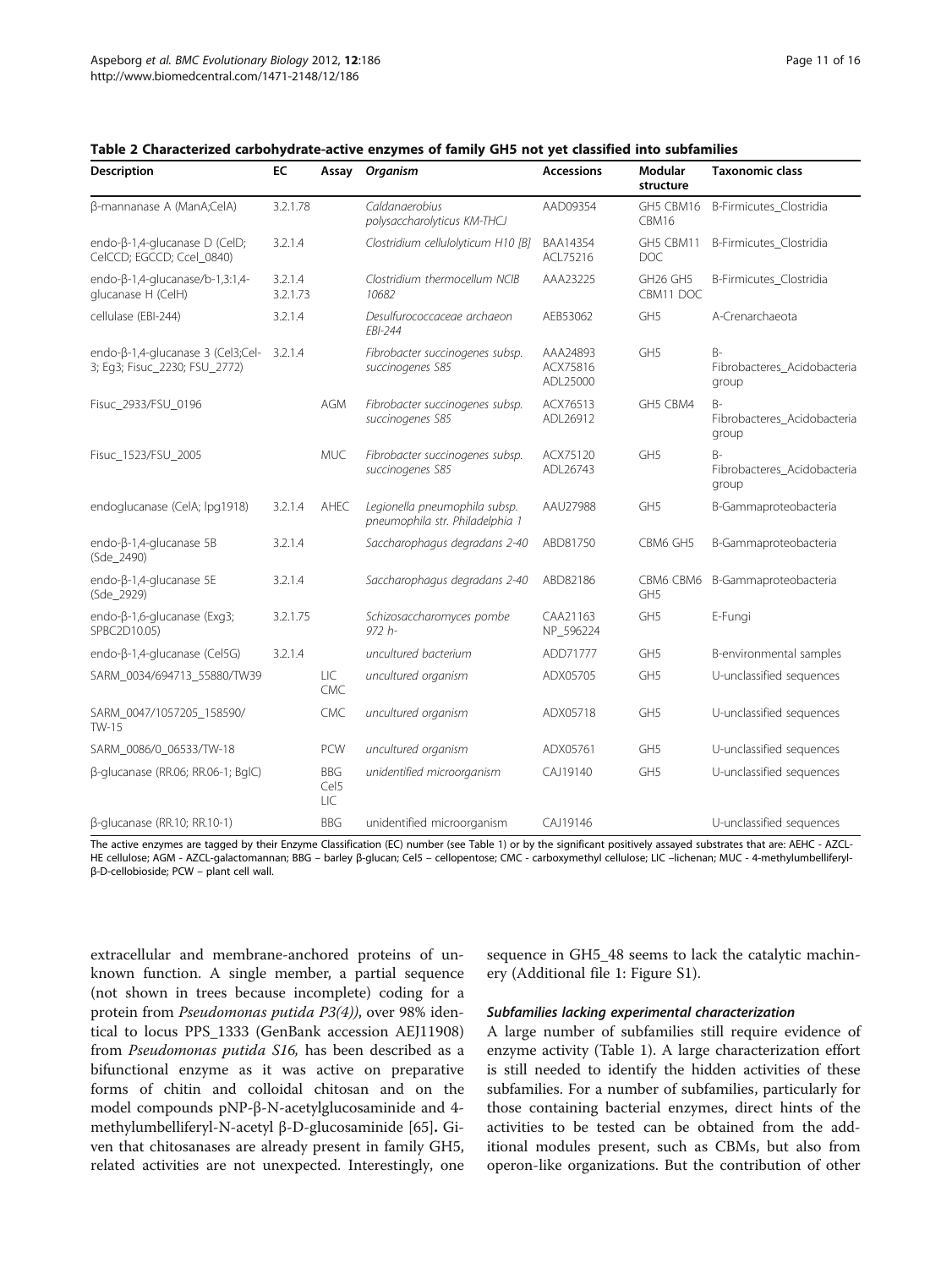more indirect approaches like transcriptomics and functional metagenomics using innovative sets of conditions and enlarged classes of substrates are equally potent to provide clues to enzyme function. The uncharacterized subfamilies are distributed across the GH5 phylogenetic tree. However, in one of the three major clades, a large block of uncharacterized subfamilies (GH5\_13, GH5\_18, GH5\_19, GH5\_30, GH5\_41 and GH5\_42) is located between characterized subfamilies containing β-mannanacting enzymes (GH5\_7, GH5\_10, GH17, and GH5\_31) (Figure [1](#page-2-0)). It is tempting to speculate that at least some of these uncharacterized subfamilies target substrates related to β-mannan.

## Unclassified GH5 proteins

Roughly 20% of the analyzed GH5 sequences were not assigned to subfamilies, although some of these proteins have been characterized to different levels. The main reason for the inability to assign them to subfamilies was the lack of sufficiently related sequences to define a subfamily with at least five members. This is likely to change in the future due to a predicable increase in the number of available sequences and these unclassified sequences represent a pool out of which many more subfamilies will emerge. A total of 17 characterized enzymes were identified in this diverse set of nonclassified sequences (see Table [2\)](#page-10-0). Interestingly, two main groups arise: (i) post-genomic enzyme characterizations, and (ii) enzymes originating from functional metagenomics-based discovery and characterization. Here, the cytoplasmic endo-β-1,6-glucanase Exg3 from the model organism Schizosaccharomyces pombe [[52](#page-15-0)] is a representative of the former efforts focused on the identification of fundamental activities. On the other hand, the archael multidomain hyperthermophilic cellulase EBI-244 screened for its ability to degrade CMC at high temperature represents the latter category of efforts [[66\]](#page-15-0).

#### Non-catalytic GH5 subfamilies and GH5 modules

Interestingly, the analysis subjacent to the subfamily classification revealed proteins that are likely to be catalytically inactive (or perhaps possess alternate mechanisms and activities to the canonical GHs), due to incomplete catalytic machinery (see Figure [2](#page-5-0)d). GH5\_30 is the only subfamily where all sequences are lacking the essential amino acids for GH activity. In addition, some members of other groups also appear to have lost their catalytic machinery, such as a Xanthomonas-specific subgroup that appears to rapidly emerge from subfamily GH5\_1 (Additional file [1:](#page-13-0) Figure S1). All three members of this subgroup present an architecture where the inactive GH5 module is appended to an expansin module and an adjacent CBM63 module at the C-terminus.

Although no catalytic chemical activity has been identified for expansin modules, it is significant that the knockout of CelXoB renders Xanthomonas oryzae pv. oryzae KACC 10331 avirulent [\[67\]](#page-15-0). Another emerging non-catalytic GH5 subfamily is closely related to subfamily GH5\_8. All three members of this new subgroup are lipoproteins that combine the apparently catalytically inactive GH5 module with a large C-terminal extension. These two subgroups share long branches in the common GH5 tree suggesting rapid evolution. Interestingly, a single member of subfamily GH5\_48 has lost the catalytic machinery. Besides this loss, it is however still similar to other members of the subfamily. Whether this is a snapshot of the early steps of a new arising function or a sequencing error it is premature to say. Finally, the only distant GH5 member having lost its catalytic acid–base that has been functionally characterized is the putative carbohydrate biosensor Rsi24C-GH5 from Clostridium thermocellum ATCC 27405 [[68](#page-15-0)]. Although its catalytic activity was lost, the extracellular GH5 module was shown to interact with crystalline cellulose so that a recognition signal could be conveyed by to its intracellular N-terminal anti-σ factor. The losses of the catalytic machinery here described convey that family GH5 sequences are also subject to recurring evolution that leads to novel functions. This type of evolutionary event has been described previously in other GH families. For instance, amino acid transporters derived from ancestral α-amylases are found in family GH13 [[24](#page-14-0)], inactivated chitinases evolved into xylanase inhibitors in family GH18 [[69](#page-15-0)], and mammalian lactalbumins, which are related to GH22 lysozymes, are all well-known examples of the recent evolution of glycosidases to acquire novel functionalities [[70](#page-15-0)].

#### Conclusions

When the first five historical subfamilies of GH5 were established in 1990, the total number of GH5 protein sequences was 21 [\[16](#page-14-0)]. More than 20 years later (August 2012), this number has increased approximately 150 times to exceed 3,200. The practical difficulties of handling such large datasets notwithstanding, this abundance of sequences is both a boon and a bane for phylogenetic analysis and functional prediction.

Assigning proteins to a large GH-family, like GH5, which harbors multiple specificities and activities, does not unlock the full potential of sequence-based classification. Thus, one aim of the present investigation was to obtain an improved correlation between protein sequences and catalytic specificity by refining a finer hierarchical level, the subfamily, for GH5 members. Up to 80 percent of the existing GH5 sequences were segregated into 51 subfamilies. Of these subfamilies, a total of 31 contained at least one member characterized to some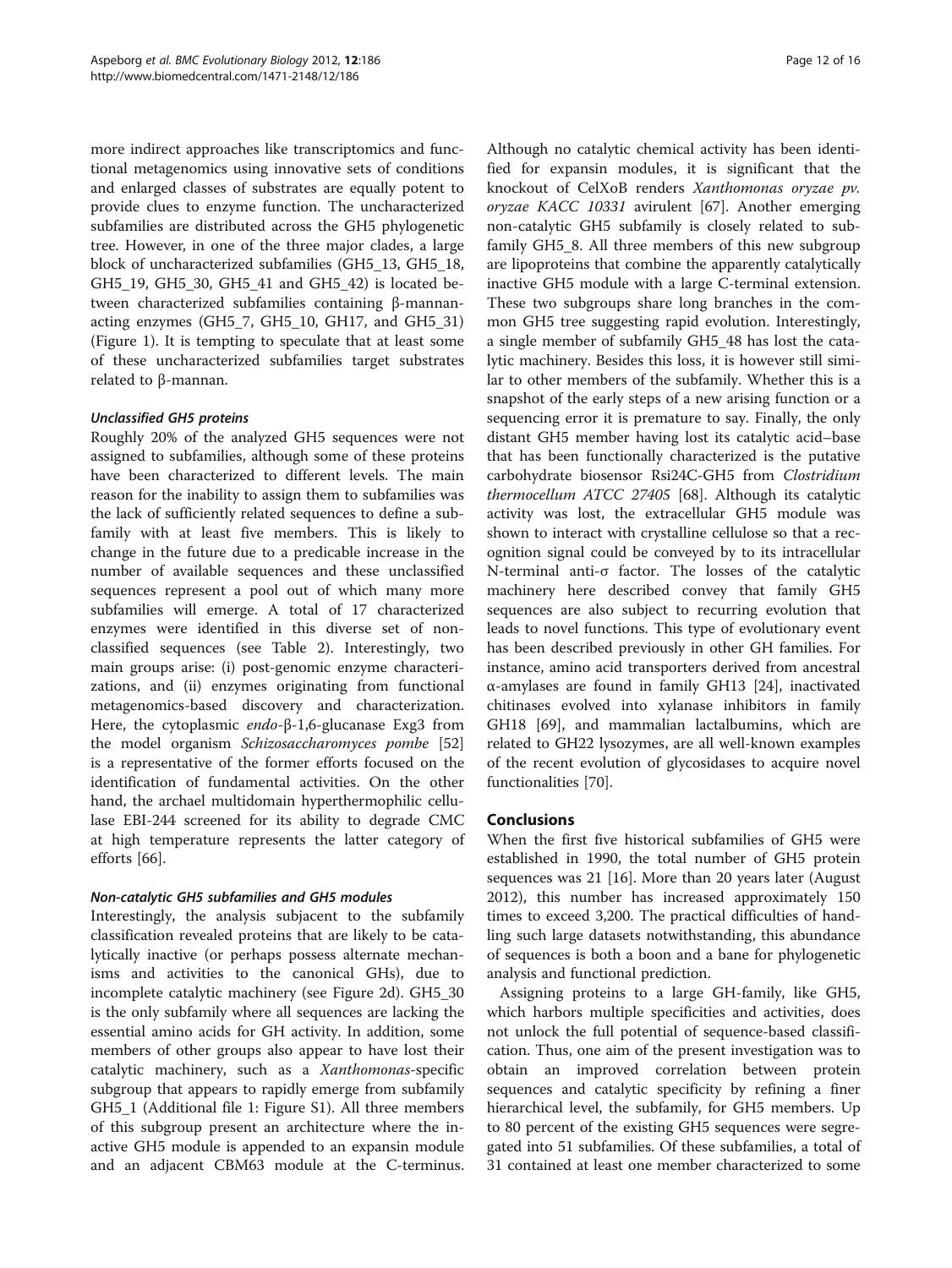degree, whereas 20 lacked enzymatically-characterized members altogether. Out of the 31 subfamilies characterized to some extent, 17 were monospecific and eleven were polyspecific (containing two or more enzyme activities). Nonetheless, one activity typically predominates within polyspecific subfamilies. Interestingly, both *endo*and exo-acting enzymes have been observed in the same subfamily, e.g. GH5\_1, GH5\_7 and GH5\_9, illustrating that (if real) the two types of activities reflect details of the three-dimensional structures. As a consequence of the canonical double displacement mechanism employed by GH5 enzymes, which involves the formation of a covalent glycosyl-enzyme intermediate, GH5 members can potentially catalyze transglycosylation in addition to, or instead of, hydrolysis [\[71](#page-15-0)]. Although the amount of biochemical data is presently limited, we observed that subfamily classification in GH5 does not appear to correlate with transglycosylation activity, thus indicating that this property is also a consequence of subtle protein structural details.

This effort provides a first comprehensive view of the coverage and distribution of the curated set of 400 experimentally characterized enzymes in the GH5 family and couples this information with an extensively updated sequence-based GH5 subfamily division. In particular, it provides insights into the evolution of GH5 proteins, and the classification results can be used to assist in candidate protein selection for enzyme discovery and bioprospecting projects. For instance, both the members from the twenty defined subfamilies lacking functional characterization, as well as the numerous phylogenetic outliers, provide a vast number of interesting targets for future studies. In particular, although a significant amount of tertiary structural data is already available for GH5, the present work highlights that a large number subfamilies would benefit from a 3-D structure for at least one subfamily member. Moreover, the data presented here, and available at the CAZy database [[11\]](#page-14-0) as a community resource, will serve as a guide for protein engineering approaches exploiting the diverse activities found within the GH5 family.

Finally, in the present climate in which sequence data is literally flooding public databases, incorrect protein function annotations are too easily propagated by automated computer-based prediction methods, thereby jeopardizing the usefulness of these annotations. Increasingly rapid sequence accumulation is worsening the scenario. This problem is particularly illustrated by the GH5\_11 subfamily of plant and fungal proteins that are annotated as cellulases in public databases, including the widely-used Arabidopsis Information Resource [\[72](#page-15-0)], despite a complete lack of experimental support for any one of its members. Such excesses of over-annotation equally affect the presumed non-catalytically active proteins and

subfamilies. For example, subfamily GH5\_30 further exemplifies the pitfalls of automated (mis-)annotation: several members are publicly annotated as mannanases, although they lack the conserved catalytic machinery of the family. To avoid such error propagation, we strongly advocate designating all predicted enzymes as "GH5\_n" (where  $n$  is the subfamily number) until an activity has been rigorously demonstrated by biochemical experimentation.

The GH5 subfamily classification presented here provides a framework to sort family members into meaningful, predictive categories. By taking a conservative approach to protein annotation, this method offers a rigorous strategy to avoid misleading functional prediction in large-scale genomic sequencing projects. Whilst the subfamilies described herein generally act on a single substrate (seventeen monospecific subfamilies were identified), it is important to stress that precise details of glycoside hydrolase function, such as the extent of endovs. exo- modes of cleavage or the transglycosylation-tohydrolysis ratio is unlikely to be predictable from sequence alone. We therefore recommend that such overreaching predictions be altogether abandoned in genomic sequence annotation. To aid and advance global efforts in *de novo* sequence annotation, the GH5 subfamily classification scheme is now publicly available at the CAZy database [[11\]](#page-14-0).

## **Methods**

The GH5 subfamilies were defined using the methods described for the subfamily classification of GH13 and all PL families [[24,25](#page-14-0)], which are briefly summarized here. After an initial removal of obviously incomplete and/or erroneous sequences, a total of 2347 full length GH5 catalytic module sequences were retrieved from the CAZy database (October 2011) and subdivided into two sets. One set of 414 sequences contained all GH5 modules from biochemically characterized and sequences positively tested in activity tests against a variety of substrates. The second set was composed of 1957 non-characterized sequences The latter subset was clustered at 75% identity using UCLUST4.0, a part of the USEARCH 4.0 package [[73](#page-15-0)], and was reduced to 971 sequences. When combined with the 414 GH5 module sequences from a biochemically characterized and positively assayed subset we obtained a total of 1385 sequences. These sequences were aligned using MUSCLE 3.7 [\[74\]](#page-15-0) in two steps. An initial alignment was performed and its quality visually inspected so that the remaining incomplete and problem sequences were identified and edited or removed. This procedure ensured that the GH5 module boundaries were clear and that the sequences were trimmed if required, and that a majority of the residues constituting the catalytic site was present or that the alignment was not ambiguous. A final set of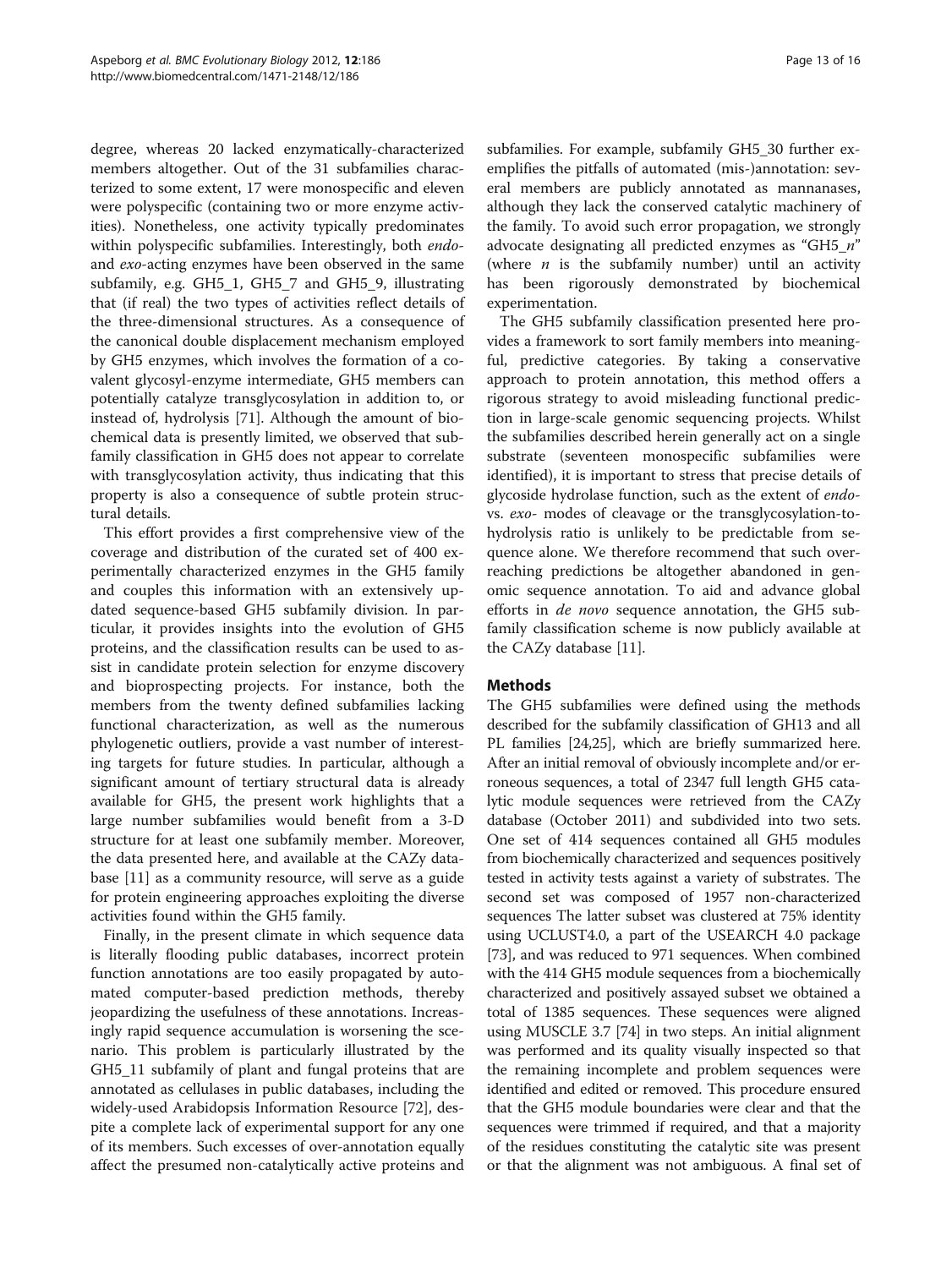<span id="page-13-0"></span>1367 remaining sequences were then realigned using the same procedure. The eliminated, often fragmentary, sequences were used to complement biochemical activity information when relevant at later stages.

The resulting multisequence alignment of family GH5 catalytic domain sequences was used to infer an approximate-maximum-likelihood phylogenetic tree with FASTTREE 2.1 [\[75\]](#page-15-0), a program adapted to the analysis of large sequence sets, using the Whelan Goldman model of amino acid evolution, the gamma option to rescale the branch lengths and compute a Gamma20-based likelihood, a total of four rounds of minimum-evolution moves, and options to make the maximum-likelihood nearestneighbor interchanges more exhaustive. The identification and tagging of subfamilies followed a multi-step procedure. First, the tree was analyzed to tag the different sequences and nodes corresponding to the first 10 "historical" subfamilies (A1 to A10, described in the Introduction). These steps were performed to ensure continuity in subfamily definitions. For the remaining sequences in the tree, distinct nodes corresponding potential subfamilies were visually identified and their consistency checked using a procedure similar to that described [\[24](#page-14-0)]. Within each of these groups, different starting sequences were selected and manual BLAST2 queries [[76](#page-15-0)] performed against all the sequences found in CAZy in order to identify self-contained ensembles and establish subfamily limits. This analysis ensured that the each subfamily that was retained was singular and that the removal of sequences by the initial UCLUST filtering procedure and of fragmentary sequences did not introduce any bias. Finally, only subfamilies containing at least five sequences from different organisms were considered.

Subsequently, for each defined subfamily, maximum likelihood (ML) phylogenetic trees were built by using PhyML [[77\]](#page-15-0), and the reliability of the inferred relationships the trees was tested by bootstrap analysis using 100 resamplings of the data set.

## **Endnotes**

<sup>a</sup>No EC number is presently available for β-1,3-(gluco) mannanase activity.

<sup>b</sup>No EC number is presently available for arabinoxylanase activity.

## Additional file

[Additional file 1: Figure S1.](http://www.biomedcentral.com/content/supplementary/1471-2148-12-186-S1.pdf) Rectangular phylogram view of the phylogenetic tree of family GH5. Branches corresponding to subfamilies 1–53 are shown in color and the individual subfamilies have their corresponding subfamily numbers as indicated in Figure 1. The branches corresponding to sequences not included into subfamilies are in black. Each individual protein module node is identified by a varying number of fields separated by "|" indicating: (i) the organism, with 3 letters for the genre and either 5 letters for the species or full strain code; (ii) the

protein accession in public databases, typically GenBank; (iii) if attributed, the subfamily number or other information; (iv) if available, EC numbers (node in bold) or a "\*" (node in bold and italic) to indicate precise enzyme characterizations or a simple activity tests, respectively. A suffix like "\_2" may indicate the module position if more than one GH5 module is present on peptide. Lower confidence nodes with a SH-like local support below 0.7 (varying from low 0 to strong 1) are indicated with a black dot. Identified sequences without complete catalytic machinery are in red. Individual subfamily trees are also included in this file.

#### Competing interests

The authors declare they have no competing interests.

#### Authors' contributions

Pedro M. Coutinho performed the global phylogenetic analysis; Henrik Aspeborg and Yang Wang performed the phylogenetic analyses of each subfamily; Bernard Henrissat and Pedro M. Coutinho collected and curated all GH5 sequences used in the present analysis; Harry Brumer and Bernard Henrissat designed research and analyzed the data. The paper was collectively written. All authors read and approved the final manuscript.

#### Acknowledgements

We wish to thank Franz St John for his work on family GH30, which stimulated us to refine family GH5. Work at UMR 7257 of Aix-Marseille Université was funded by ANR grant BIP:BIP (ANR-10-BINF-03-04). Work in the Division of Glycoscience, KTH Biotechnology was funded by an Ingvar Carlsson Award to H.A. from the Swedish Foundation for Strategic Research. The Swedish Research Council Formas provided additional funding via CarboMat – The KTH Advanced Carbohydrate Materials Consortium (A Formas Strong Research Environment). H.B. gratefully acknowledges faculty support from The Michael Smith Laboratories and the University of British Columbia.

#### Author details

<sup>1</sup> Division of Glycoscience, School of Biotechnology, KTH - Royal Institute of Technology, AlbaNova University Center, Stockholm SE-106 91, Sweden. <sup>2</sup>Michael Smith Laboratories and Department of Chemistry, University of British Columbia, 2185 East Mall, Vancouver V6T 1Z4, Canada. <sup>3</sup>Architecture et Fonction des Macromolécules Biologiques, Aix-Marseille Université, CNRS, UMR 7257, 163 Avenue de Luminy, Marseille 13288, France.

#### Received: 22 May 2012 Accepted: 13 September 2012 Published: 20 September 2012

#### References

- 1. Varki A: Essentials of glycobiology. 2nd edition. Cold Spring Harbor, N.Y.: Cold Spring Harbor Laboratory Press; 2009.
- 2. Lichtenthaler FW: Carbohydrates as renewable raw materials: a major challenge of green chemistry. In Methods and reagents for green chemistry: an introduction. Edited by Tundo P, Perosa A, Zecchini F. Hoboken, NJ: J. Wiley; 2007:23–63.
- 3. Laine RA: A calculation of all possible oligosaccharide isomers both branched and linear yields 1.05x10(12) structures for a reducing hexasaccharide: the isomer barrier to development of single-method saccharide sequencing or synthesis systems. Glycobiology 1994, 4:759–767.
- 4. Sharon N: The conquest of the last frontier of molecular and cell biology. Foreword Biochimie 2001, 83:555–555.
- 5. Anonymous: 10 Emerging Technologies That Will Change the World. Technology Review 2003, 33–51.
- 6. Davies GJ, Gloster TM, Henrissat B: Recent structural insights into the expanding world of carbohydrate-active enzymes. Curr Opin Struct Biol 2005, 15:637–645.
- 7. Nomenclature Committee of the International Union of Biochemistry and Molecular Biology (NC-IUBMB). [http://www.chem.qmul.ac.uk/iubmb/enzyme/.](http://www.chem.qmul.ac.uk/iubmb/enzyme/)
- 8. Henrissat B: A classification of glycosyl hydrolases based on amino-acidsequence similarities. Biochem J 1991, 280:309-316.
- 9. Davies GJ, Sinnott ML: Sorting the diverse: the sequence-based classifications of carbohydrate-active enzymes. Biochem J 2008, 1–5. doi[:10.1042/BJ20080382](http://dx.doi.org/10.1042/BJ20080382) (online only).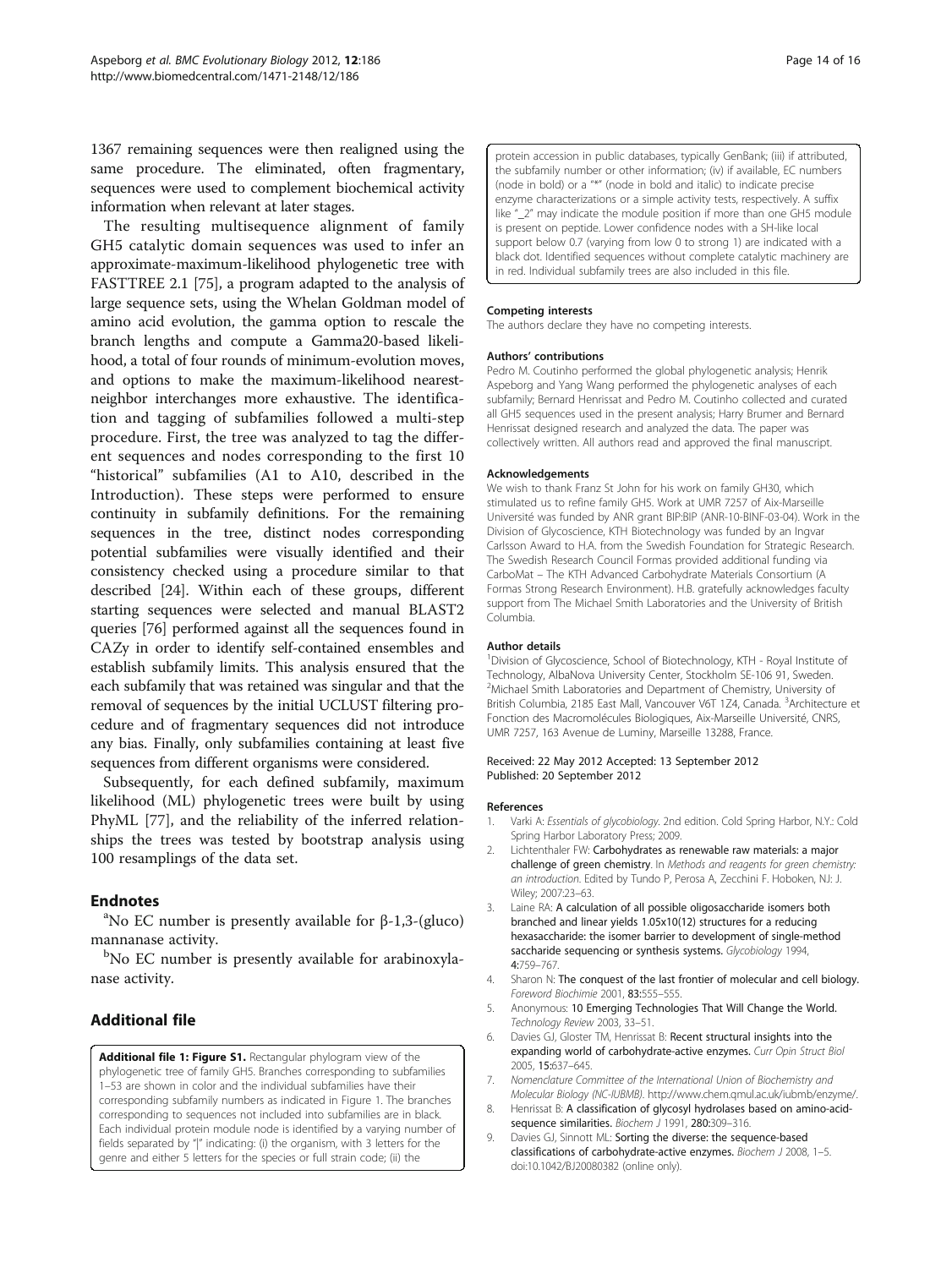- <span id="page-14-0"></span>10. Henrissat B, Claeyssens M, Tomme P, Lemesle L, Mornon JP: Cellulase families revealed by hydrophobic cluster-analysis. Gene 1989, 81:83–95.
- 11. The Carbohydrate-Active enZYme (CAZy) database.<http://www.cazy.org>. 12. Duan CJ, Xian L, Zhao GC, Feng Y, Pang H, Bai XL, Tang JL, Ma QS, Feng JX: Isolation and partial characterization of novel genes encoding acidic cellulases from metagenomes of buffalo rumens. J Appl Microbiol 2009,
- 107:245–256. 13. Elifantz H, Waidner LA, Michelou VK, Cottrell MT, Kirchman DL: Diversity and abundance of glycosyl hydrolase family 5 in the North Atlantic Ocean. FEMS Microbiol Ecol 2008, 63:316–327.
- 14. Hess M, Sczyrba A, Egan R, Kim TW, Chokhawala H, Schroth G, Luo SJ, Clark DS, Chen F, Zhang T, et al: Metagenomic discovery of biomass-degrading genes and genomes from cow rumen. Science 2011, 331:463–467.
- 15. Cantarel BL, Coutinho PM, Rancurel C, Bernard T, Lombard V, Henrissat B: The Carbohydrate-Active EnZymes database (CAZy): an expert resource for Glycogenomics. Nucleic Acids Res 2009, 37:D233–D238.
- 16. Béguin P: Molecular biology of cellulose degradation. Annu Rev Microbiol 1990, 44:219–248.
- 17. Lo Leggio L, Parry NJ, VanBeeumen J, Claeyssens M, Bhat MK, Pickersgill RW: Crystallization and preliminary X-ray analysis of the major endoglucanase from Thermoascus aurantiacus. Acta Crystallogr D Biol Crystallogr 1997, 53:599–604.
- 18. Hilge M, Gloor SM, Rypniewski W, Sauer O, Heightman TD, Zimmermann W, Winterhalter K, Piontek K: High-resolution native and complex structures of thermostable beta-mannanase from Thermomonospora fusca substrate specificity in glycosyl hydrolase family 5. Structure Fold Des 1998, 6:1433–1444.
- 19. Lo Leggio L, Larsen S: The 1.62 angstrom structure of Thermoascus aurantiacus endoglucanase: completing the structural picture of subfamilies in glycoside hydrolase family 5. FEBS Lett 2002, 523:103-108.
- 20. Larsson AM, Anderson L, Xu BZ, Munoz IG, Uson I, Janson JC, Stalbrand H, Stahlberg J: Three-dimensional crystal structure and enzymic characterization of beta-mannanase Man5A from blue mussel Mytilus edulis. J Mol Biol 2006, 357:1500–1510.
- 21. Costanzo S, Ospina-Giraldo MD, Deahl KL, Baker CJ, Jones RW: Alternate intron processing of family 5 endoglucanase transcripts from the genus Phytophthora. Curr Genet 2007, 52:115–123.
- 22. Opassiri R, Pomthong B, Akiyama T, Nakphaichit M, Onkoksoong T, Cairns MK, Cairns JRK: A stress-induced rice (Oryza sativa L.) beta-glucosidase represents a new subfamily of glycosyl hydrolase family 5 containing a fascin-like domain. Biochem J 2007, 408:241–249.
- 23. St John FJ, Gonzalez JM, Pozharski E: Consolidation of glycosyl hydrolase family 30: A dual domain 4/7 hydrolase family consisting of two structurally distinct groups. FEBS Lett 2010, 584:4435–4441.
- 24. Stam MR, Danchin EGJ, Rancurel C, Coutinho PM, Henrissat B: Dividing the large glycoside hydrolase family 13 into subfamilies: towards improved functional annotations of alpha-amylase-related proteins. Protein Eng Des Sel 2006, 19:555-562.
- 25. Lombard V, Bernard T, Rancurel C, Brumer H, Coutinho PM, Henrissat B: A hierarchical classification of polysaccharide lyases for glycogenomics. Biochem J 2010, 432:437–444.
- 26. Hancock SM, Rich JR, Caines MEC, Strynadka NCJ, Withers SG: Designer enzymes for glycosphingolipid synthesis by directed evolution. Nat Chem Biol 2009, 5:508–514.
- 27. Danchin EGJ, Rosso MN, Vieira P, de Almeida-Engler J, Coutinho PM, Henrissat B, Abad P: Multiple lateral gene transfers and duplications have promoted plant parasitism ability in nematodes. Proc Natl Acad Sci USA 2010, 107:17651–17656.
- 28. Acuña R, Padilla BE, Flórez-Ramos CP, Rubio JD, Herrera JC, Benavides P, Lee S-J, Yeats TH, Egan AN, Doyle JJ, et al: Adaptive horizontal transfer of a bacterial gene to an invasive insect pest of coffee. Proc Natl Acad U S A 2012, 109:4197–4202.
- 29. Boraston AB, Bolam DN, Gilbert HJ, Davies GJ: Carbohydrate-binding modules: fine-tuning polysaccharide recognition. Biochem J 2004, 382:769–781.
- 30. Zhao YJ, Zhang YH, Cao Y, Qi JX, Mao LW, Xue YF, Gao F, Peng H, Wang XW, Gao GF, et al: Structural analysis of alkaline beta-mannanase from alkaliphilic Bacillus sp N16-5: implications for adaptation to alkaline conditions. PLoS One 2011, 6:e14608.
- 31. Suen G, Weimer PJ, Stevenson DM, Aylward FO, Boyum J, Deneke J, Drinkwater C, Ivanova NN, Mikhailova N, Chertkov O, et al: The complete

genome sequence of Fibrobacter succinogenes S85 reveals a cellulolytic and metabolic specialist. PLoS One 2011, 6:e18814.

- 32. Sakamoto T, Taniguchi Y, Suzuki S, Ihara H, Kawasaki H: Characterization of Fusarium oxysporum beta-1,6-galactanase, an enzyme that hydrolyzes larch wood arabinogalactan. Appl Environ Microbiol 2007, 73:3109–3112.
- 33. Luonteri E, Laine C, Uusitalo S, Teleman A, Siika-aho M, Tenkanen M: Purification and characterization of Aspergillus beta-D-galactanases acting on beta-1,4- and beta-1,3/6-linked arabinogalactans. Carbohyd Polym 2003, 53:155–168.
- 34. Dodd D, Moon YH, Swaminathan K, Mackie RI, Cann IKO: Transcriptomic analyses of xylan degradation by Prevotella bryantii and insights into energy acquisition by xylanolytic bacteroidetes. J Biol Chem 2010, 285:30261–30273.
- 35. Sugino H, Furuichi S, Murao S, Arai M, Fujii T: Molecular characterization of a Rhodotorula-lytic enzyme from Paecilomyces lilacinus having beta-1,3 mannanase activity. Biosci Biotechnol Biochem 2004, 68:757–760.
- 36. Correia MAS, Mazumder K, Bras JLA, Firbank SJ, Zhu YP, Lewis RJ, York WS, Fontes CMGA, Gilbert HJ: Structure and function of an arabinoxylanspecific xylanase. J Biol Chem 2011, 286:22510–22520.
- 37. Deboy RT, Mongodin EF, Fouts DE, Tailford LE, Khouri H, Emerson JB, Mohamoud Y, Watkins K, Henrissat B, Gilbert HJ, et al: Insights into plant cell wall degradation from the genome sequence of the soil bacterium Cellvibrio japonicus. J Bacteriol 2008, 190:5455-5463.
- 38. Caines MEC, Vaughan MD, Tarling CA, Hancock SM, Warren RAJ, Withers SG, Strynadka NCJ: Structural and mechanistic analyses of endoglycoceramidase II, a membrane-associated family 5 glycosidase in the Apo and G(M3) ganglioside-bound forms. J Biol Chem 2007, 282:14300–14308.
- 39. Ishibashi Y, Nakasone T, Kiyohara M, Horibata Y, Sakaguchi K, Hijikata A, Ichinose S, Omori A, Yasui Y, Imamura A, et al: A novel endoglycoceramidase hydrolyzes oligogalactosylceramides to produce galactooligosaccharides and ceramides. J Biol Chem 2007, 282:11386–11396.
- 40. Zverlov W, Velikodvorskaya GA, Schwarz WH: A newly described cellulosomal cellobiohydrolase, CelO, from Clostridium thermocellum: investigation of the exo-mode of hydrolysis, and binding capacity to crystalline cellulose. Microbiology 2002, 148:247–255.
- 41. lakiviak M, Mackie RI, Cann IKO: Functional analyses of multiple lichenindegrading enzymes from the rumen Bacterium Ruminococcus albus 8. Appl Environ Microbiol 2011, 77:7541–7550.
- 42. Cho KK, Kim SC, Woo JH, Bok JD, Choi YJ: Molecular cloning and expression of a novel family A endoglucanase gene from Fibrobacter succinogenes S85 in Escherichia coli. Enzyme Microb Technol 2000, 27:475–481.
- 43. Tanabe T, Morinaga K, Fukamizo T, Mitsutomi M: Novel chitosanase from Streptomyces griseus HUT 6037 with transglycosylation activity. Biosci Biotechnol Biochem 2003, 67:354–364.
- 44. Hong I-P, Jang H-K, Lee S-Y, Choi S-G: Cloning and characterization of a bifunctional cellulase-chitosanase gene from Bacillus licheniformis NBL420. J Microbiol Biotechnol 2003, 13:35–42.
- 45. Pedraza-Reyes M, Gutierrez-Corona F: The bifunctional enzyme chitosanase-cellulase produced by the gram-negative microorganism Myxobacter sp. AL-1 is highly similar to Bacillus subtilis endoglucanases. Arch Microbiol 1997, 168:321-327.
- 46. Yaoi K, Nakai T, Kameda Y, Hiyoshi A, Mitsuishi Y: Cloning and characterization of two xyloglucanases from Paenibacillus sp strain KM21. Appl Environ Microbiol 2005, 71:7670–7678.
- 47. Foong FCF, Doi RH: Characterization and comparison of Clostridium cellulovorans endoglucanases-xylanases EngB and EngD hyperexpressed in Escherichia coli. J Bacteriol 1992, 174:1403–1409.
- Schroder R, Wegrzyn TF, Sharma NN, Atkinson RG: LeMAN4 endo-betamannanase from ripe tomato fruit can act as a mannan transglycosylase or hydrolase. Planta 2006, 224:1091–1102.
- 49. Dilokpimol A, Nakai H, Gotfredsen CH, Baumann MJ, Nakai N, Abou Hachem M, Svensson B: Recombinant production and characterisation of two related GH5 endo-beta-1,4-mannanases from Aspergillus nidulans FGSC A4 showing distinctly different transglycosylation capacity. Biochim Biophys Acta 2011, 1814:1720–1729.
- 50. Dias FMV, Vincent F, Pell G, Prates JAM, Centeno MSJ, Tailford LE, Ferreira LMA, Fontes CMGA, Davies GJ, Gilbert HJ: Insights into the molecular determinants of substrate specificity in glycoside hydrolase family 5 revealed by the crystal structure and kinetics of Cellvibrio mixtus mannosidase 5A. J Biol Chem 2004, 279:25517–25526.
- 51. Cutfield SM, Davies GJ, Murshudov G, Anderson BF, Moody PCE, Sullivan PA, Cutfield JF: The structure of the exo-beta-(1,3)-glucanase from Candida